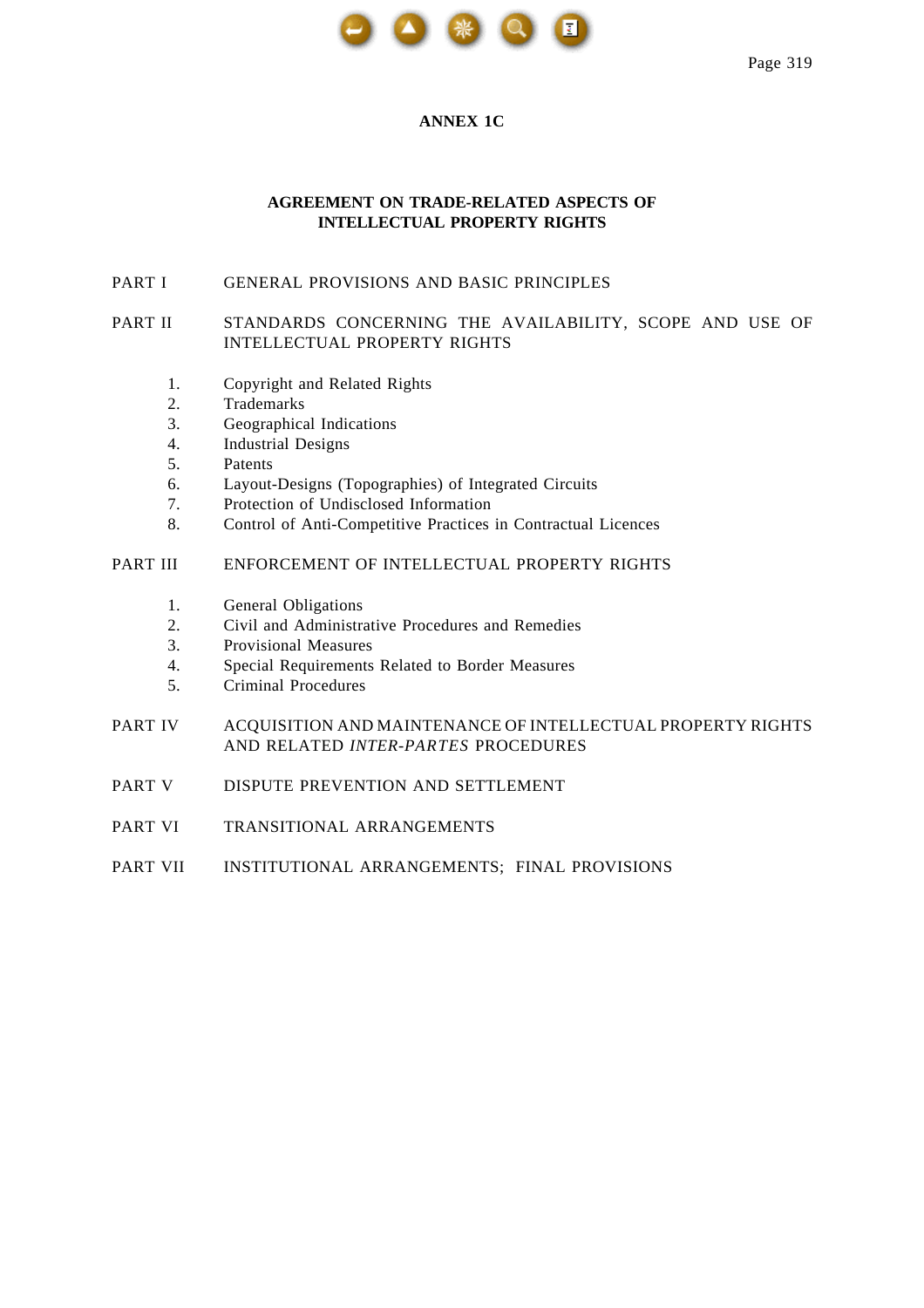

# **AGREEMENT ON TRADE-RELATED ASPECTS OF INTELLECTUAL PROPERTY RIGHTS**

# *Members,*

*Desiring* to reduce distortions and impediments to international trade, and taking into account the need to promote effective and adequate protection of intellectual property rights, and to ensure that measures and procedures to enforce intellectual property rights do not themselves become barriers to legitimate trade;

*Recognizing*, to this end, the need for new rules and disciplines concerning:

- (a) the applicability of the basic principles of GATT 1994 and of relevant international intellectual property agreements or conventions;
- (b) the provision of adequate standards and principles concerning the availability, scope and use of trade-related intellectual property rights;
- (c) the provision of effective and appropriate means for the enforcement of trade-related intellectual property rights, taking into account differences in national legal systems;
- (d) the provision of effective and expeditious procedures for the multilateral prevention and settlement of disputes between governments; and
- (e) transitional arrangements aiming at the fullest participation in the results of the negotiations;

*Recognizing* the need for a multilateral framework of principles, rules and disciplines dealing with international trade in counterfeit goods;

*Recognizing* that intellectual property rights are private rights;

*Recognizing* the underlying public policy objectives of national systems for the protection of intellectual property, including developmental and technological objectives;

*Recognizing* also the special needs of the least-developed country Members in respect of maximum flexibility in the domestic implementation of laws and regulations in order to enable them to create a sound and viable technological base;

*Emphasizing* the importance of reducing tensions by reaching strengthened commitments to resolve disputes on trade-related intellectual property issues through multilateral procedures;

*Desiring* to establish a mutually supportive relationship between the WTO and the World Intellectual Property Organization (referred to in this Agreement as "WIPO") as well as other relevant international organizations;

*Hereby agree* as follows: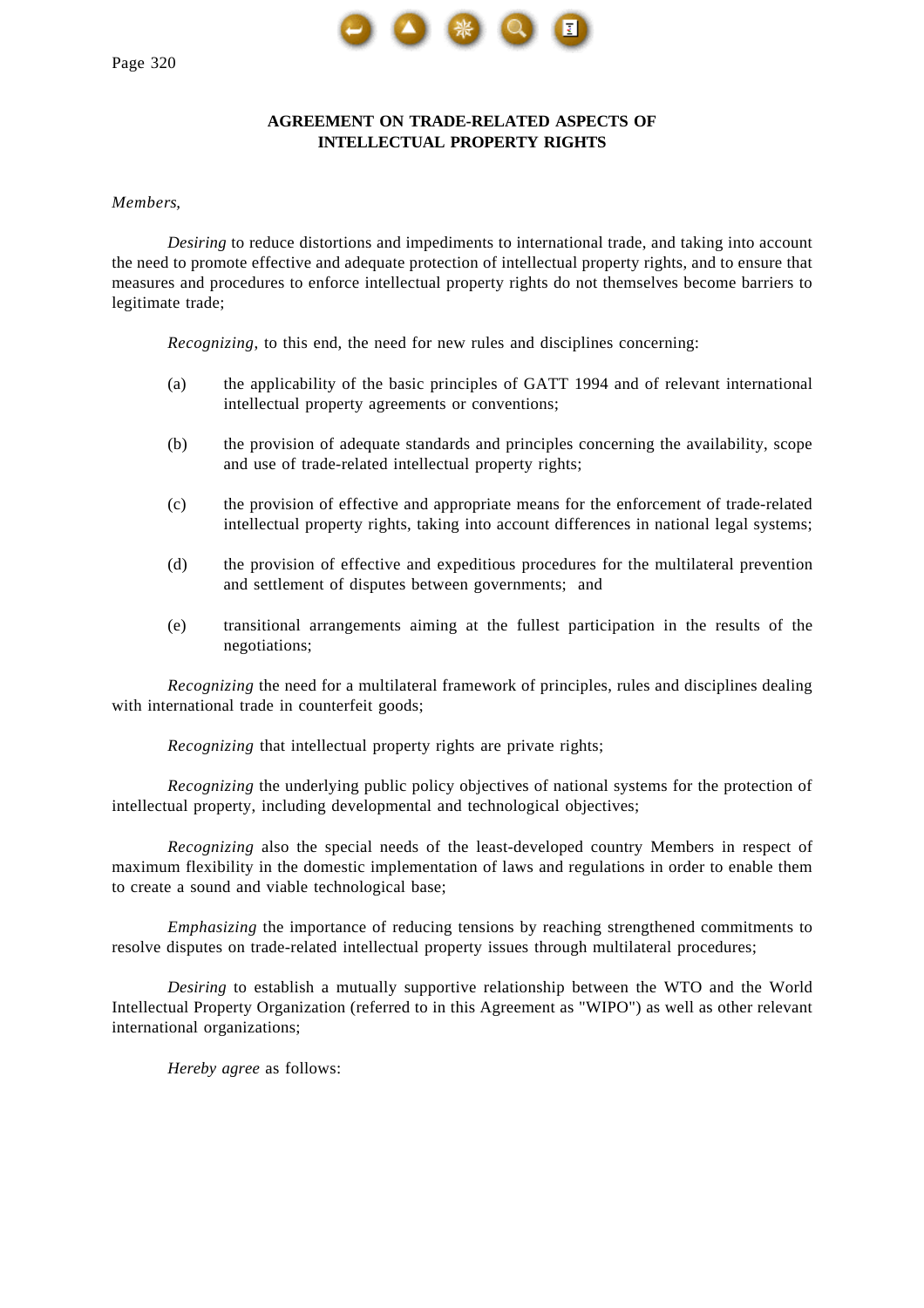

### PART I

# GENERAL PROVISIONS AND BASIC PRINCIPLES

### *Article 1*

# *Nature and Scope of Obligations*

1. Members shall give effect to the provisions of this Agreement. Members may, but shall not be obliged to, implement in their law more extensive protection than is required by this Agreement, provided that such protection does not contravene the provisions of this Agreement. Members shall be free to determine the appropriate method of implementing the provisions of this Agreement within their own legal system and practice.

2. For the purposes of this Agreement, the term "intellectual property" refers to all categories of intellectual property that are the subject of Sections 1 through 7 of Part II.

3. Members shall accord the treatment provided for in this Agreement to the nationals of other Members.<sup>1</sup> In respect of the relevant intellectual property right, the nationals of other Members shall be understood as those natural or legal persons that would meet the criteria for eligibility for protection provided for in the Paris Convention (1967), the Berne Convention (1971), the Rome Convention and the Treaty on Intellectual Property in Respect of Integrated Circuits, were all Members of the WTO members of those conventions.<sup>2</sup> Any Member availing itself of the possibilities provided in paragraph 3 of Article 5 or paragraph 2 of Article 6 of the Rome Convention shall make a notification as foreseen in those provisions to the Council for Trade-Related Aspects of Intellectual Property Rights (the "Council for TRIPS").

### *Article 2*

#### *Intellectual Property Conventions*

1. In respect of Parts II, III and IV of this Agreement, Members shall comply with Articles 1 through 12, and Article 19, of the Paris Convention (1967).

2. Nothing in Parts I to IV of this Agreement shall derogate from existing obligations that Members may have to each other under the Paris Convention, the Berne Convention, the Rome Convention and the Treaty on Intellectual Property in Respect of Integrated Circuits.

<sup>&</sup>lt;sup>1</sup>When "nationals" are referred to in this Agreement, they shall be deemed, in the case of a separate customs territory Member of the WTO, to mean persons, natural or legal, who are domiciled or who have a real and effective industrial or commercial establishment in that customs territory.

<sup>2</sup> In this Agreement, "Paris Convention" refers to the Paris Convention for the Protection of Industrial Property; "Paris Convention (1967)" refers to the Stockholm Act of this Convention of 14 July 1967. "Berne Convention" refers to the Berne Convention for the Protection of Literary and Artistic Works; "Berne Convention (1971)" refers to the Paris Act of this Convention of 24 July 1971. "Rome Convention" refers to the International Convention for the Protection of Performers, Producers of Phonograms and Broadcasting Organizations, adopted at Rome on 26 October 1961. "Treaty on Intellectual Property in Respect of Integrated Circuits" (IPIC Treaty) refers to the Treaty on Intellectual Property in Respect of Integrated Circuits, adopted at Washington on 26 May 1989. "WTO Agreement" refers to the Agreement Establishing the WTO.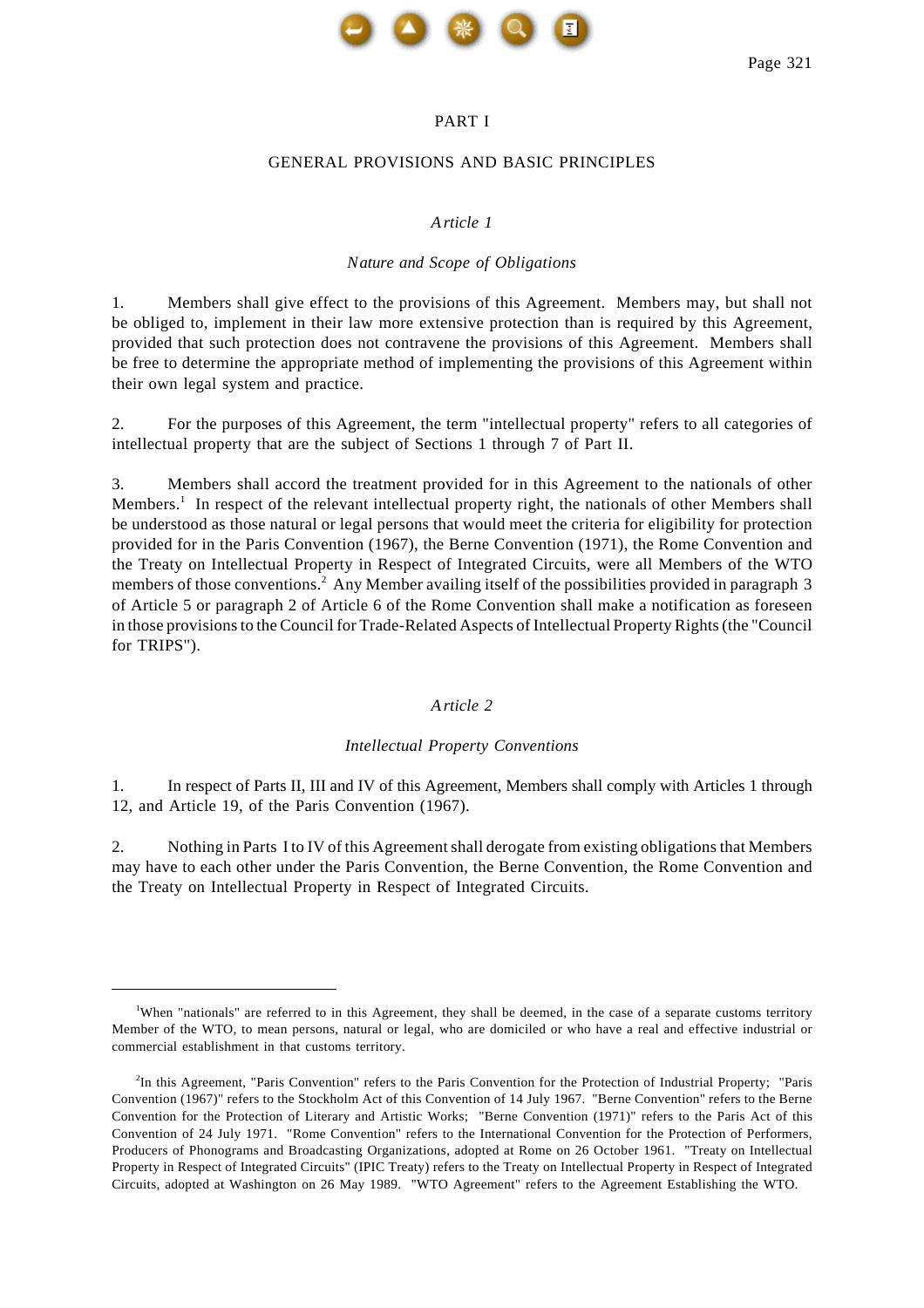

 $\overline{a}$ 

#### *Article 3*

### *National Treatment*

1. Each Member shall accord to the nationals of other Members treatment no less favourable than that it accords to its own nationals with regard to the protection<sup>3</sup> of intellectual property, subject to the exceptions already provided in, respectively, the Paris Convention (1967), the Berne Convention (1971), the Rome Convention or the Treaty on Intellectual Property in Respect of Integrated Circuits. In respect of performers, producers of phonograms and broadcasting organizations, this obligation only applies in respect of the rights provided under this Agreement. Any Member availing itself of the possibilities provided in Article 6 of the Berne Convention (1971) or paragraph 1(b) of Article 16 of the Rome Convention shall make a notification as foreseen in those provisions to the Council for TRIPS.

2. Members may avail themselves of the exceptions permitted under paragraph 1 in relation to judicial and administrative procedures, including the designation of an address for service or the appointment of an agent within the jurisdiction of a Member, only where such exceptions are necessary to secure compliance with laws and regulations which are not inconsistent with the provisions of this Agreement and where such practices are not applied in a manner which would constitute a disguised restriction on trade.

#### *Article 4*

#### *Most-Favoured-Nation Treatment*

With regard to the protection of intellectual property, any advantage, favour, privilege or immunity granted by a Member to the nationals of any other country shall be accorded immediately and unconditionally to the nationals of all other Members. Exempted from this obligation are any advantage, favour, privilege or immunity accorded by a Member:

- (a) deriving from international agreements on judicial assistance or law enforcement of a general nature and not particularly confined to the protection of intellectual property;
- (b) granted in accordance with the provisions of the Berne Convention (1971) or the Rome Convention authorizing that the treatment accorded be a function not of national treatment but of the treatment accorded in another country;
- (c) in respect of the rights of performers, producers of phonograms and broadcasting organizations not provided under this Agreement;
- (d) deriving from international agreements related to the protection of intellectual property which entered into force prior to the entry into force of the WTO Agreement, provided that such agreements are notified to the Council for TRIPS and do not constitute an arbitrary or unjustifiable discrimination against nationals of other Members.

<sup>&</sup>lt;sup>3</sup>For the purposes of Articles 3 and 4, "protection" shall include matters affecting the availability, acquisition, scope, maintenance and enforcement of intellectual property rights as well as those matters affecting the use of intellectual property rights specifically addressed in this Agreement.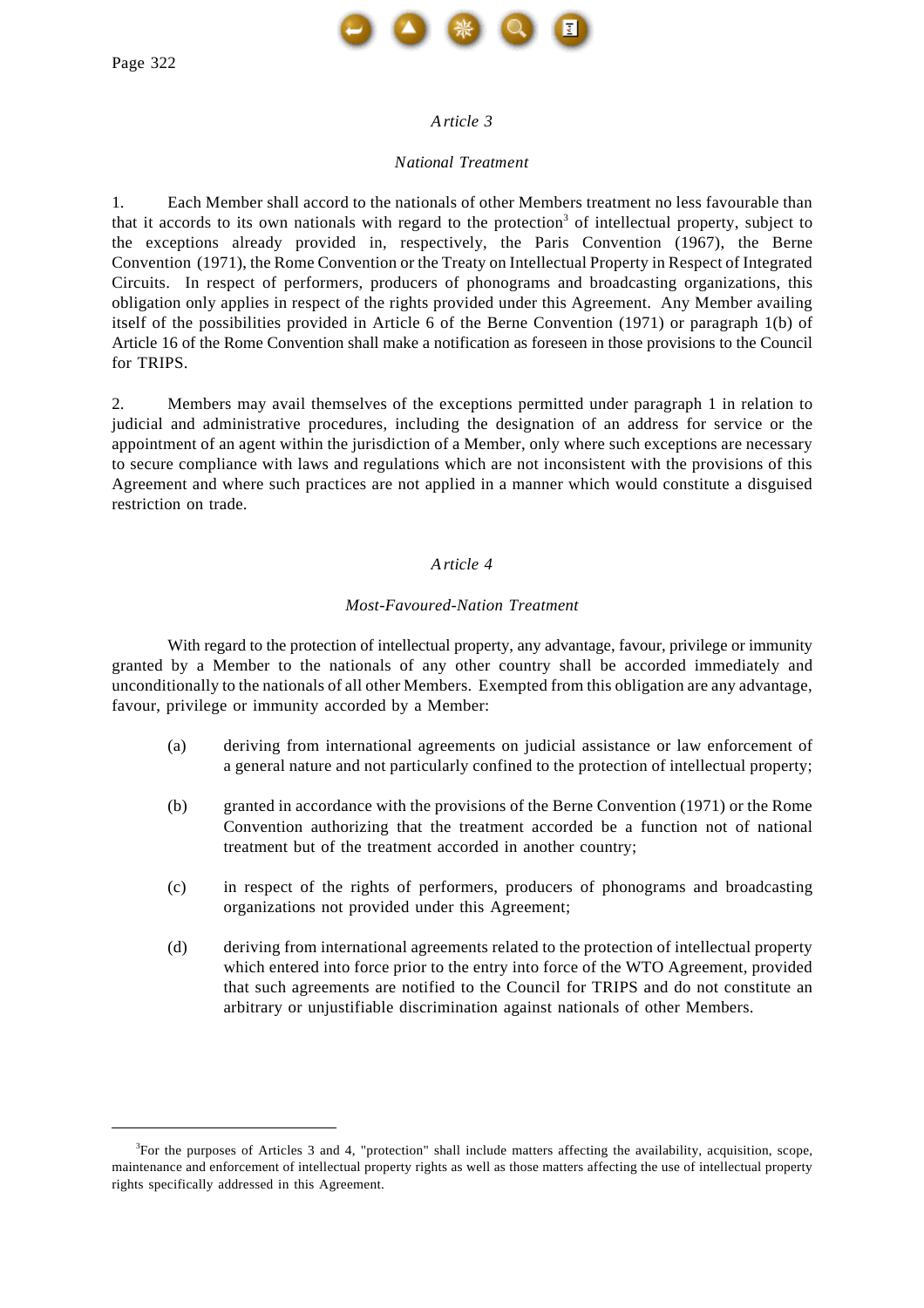

### *Multilateral Agreements on Acquisition or Maintenance of Protection*

The obligations under Articles 3 and 4 do not apply to procedures provided in multilateral agreements concluded under the auspices of WIPO relating to the acquisition or maintenance of intellectual property rights.

# *Article 6*

### *Exhaustion*

For the purposes of dispute settlement under this Agreement, subject to the provisions of Articles 3 and 4 nothing in this Agreement shall be used to address the issue of the exhaustion of intellectual property rights.

### *Article 7*

# *Objectives*

The protection and enforcement of intellectual property rights should contribute to the promotion of technological innovation and to the transfer and dissemination of technology, to the mutual advantage of producers and users of technological knowledge and in a manner conducive to social and economic welfare, and to a balance of rights and obligations.

# *Article 8*

#### *Principles*

1. Members may, in formulating or amending their laws and regulations, adopt measures necessary to protect public health and nutrition, and to promote the public interest in sectors of vital importance to their socio-economic and technological development, provided that such measures are consistent with the provisions of this Agreement.

2. Appropriate measures, provided that they are consistent with the provisions of this Agreement, may be needed to prevent the abuse of intellectual property rights by right holders or the resort to practices which unreasonably restrain trade or adversely affect the international transfer of technology.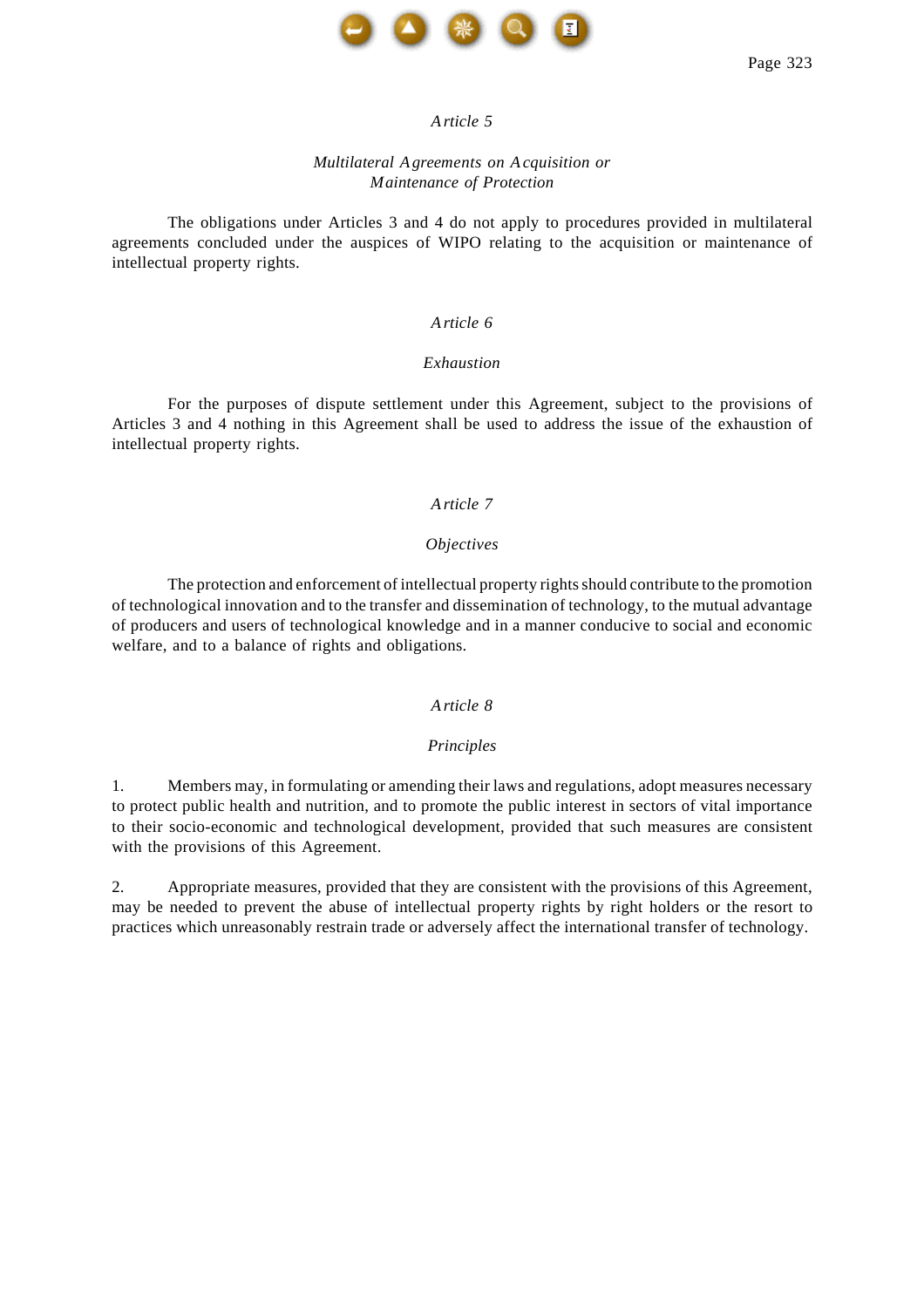

### PART II

# STANDARDS CONCERNING THE AVAILABILITY, SCOPE AND USE OF INTELLECTUAL PROPERTY RIGHTS

# SECTION 1: COPYRIGHT AND RELATED RIGHTS

## *Article 9*

#### *Relation to the Berne Convention*

1. Members shall comply with Articles 1 through 21 of the Berne Convention (1971) and the Appendix thereto. However, Members shall not have rights or obligations under this Agreement in respect of the rights conferred under Article 6*bis* of that Convention or of the rights derived therefrom.

2. Copyright protection shall extend to expressions and not to ideas, procedures, methods of operation or mathematical concepts as such.

### *Article 10*

## *Computer Programs and Compilations of Data*

1. Computer programs, whether in source or object code, shall be protected as literary works under the Berne Convention (1971).

2. Compilations of data or other material, whether in machine readable or other form, which by reason of the selection or arrangement of their contents constitute intellectual creations shall be protected as such. Such protection, which shall not extend to the data or material itself, shall be without prejudice to any copyright subsisting in the data or material itself.

# *Article 11*

# *Rental Rights*

In respect of at least computer programs and cinematographic works, a Member shall provide authors and their successors in title the right to authorize or to prohibit the commercial rental to the public of originals or copies of their copyright works. A Member shall be excepted from this obligation in respect of cinematographic works unless such rental has led to widespread copying of such works which is materially impairing the exclusive right of reproduction conferred in that Member on authors and their successors in title. In respect of computer programs, this obligation does not apply to rentals where the program itself is not the essential object of the rental.

# *Article 12*

# *Term of Protection*

Whenever the term of protection of a work, other than a photographic work or a work of applied art, is calculated on a basis other than the life of a natural person, such term shall be no less than 50 years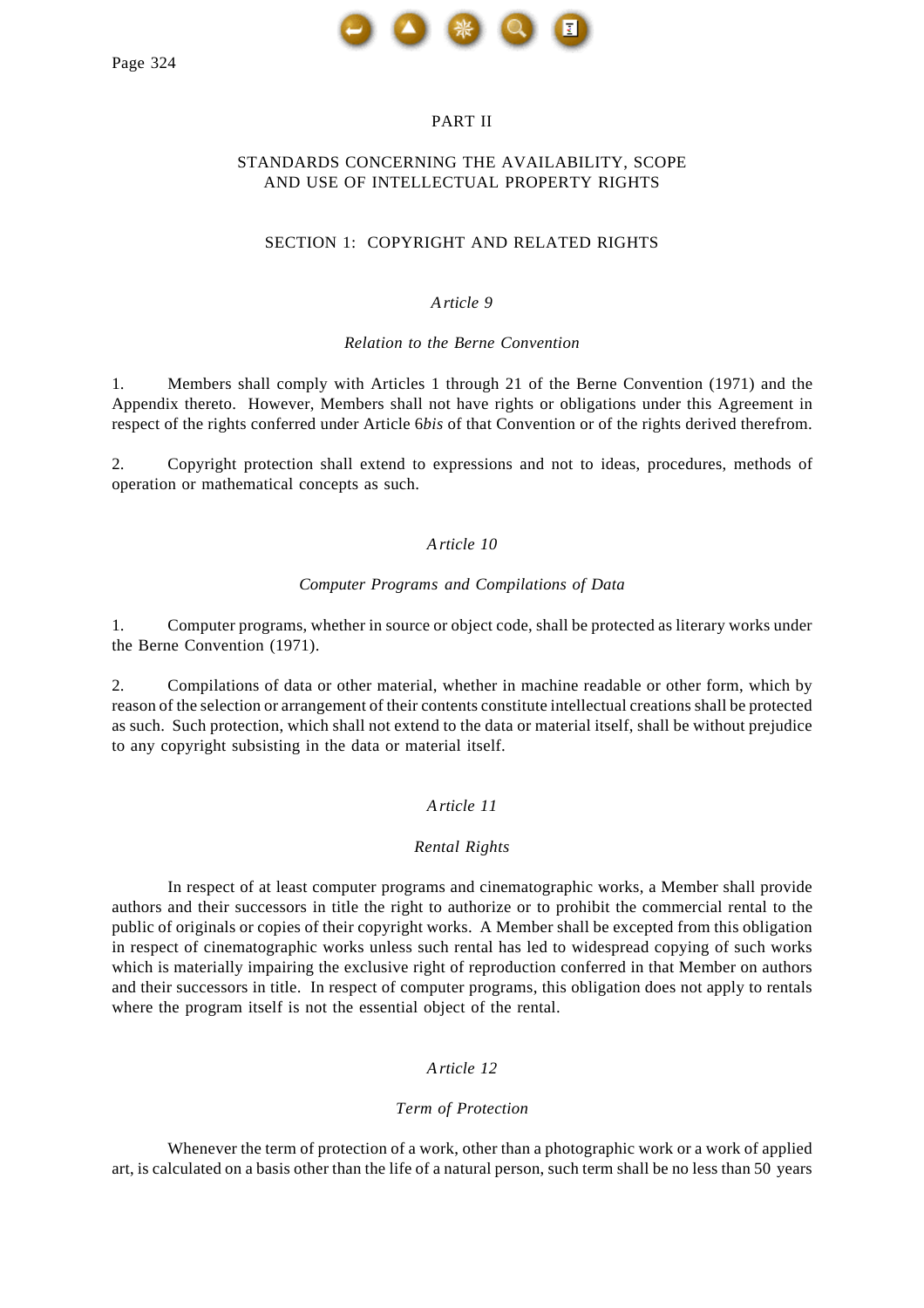

from the end of the calendar year of authorized publication, or, failing such authorized publication within 50 years from the making of the work, 50 years from the end of the calendar year of making.

# *Article 13*

# *Limitations and Exceptions*

Members shall confine limitations or exceptions to exclusive rights to certain special cases which do not conflict with a normal exploitation of the work and do not unreasonably prejudice the legitimate interests of the right holder.

# *Article 14*

# *Protection of Performers, Producers of Phonograms (Sound Recordings) and Broadcasting Organizations*

1. In respect of a fixation of their performance on a phonogram, performers shall have the possibility of preventing the following acts when undertaken without their authorization: the fixation of their unfixed performance and the reproduction of such fixation. Performers shall also have the possibility of preventing the following acts when undertaken without their authorization: the broadcasting by wireless means and the communication to the public of their live performance.

2. Producers of phonograms shall enjoy the right to authorize or prohibit the direct or indirect reproduction of their phonograms.

3. Broadcasting organizations shall have the right to prohibit the following acts when undertaken without their authorization: the fixation, the reproduction of fixations, and the rebroadcasting by wireless means of broadcasts, as well as the communication to the public of television broadcasts of the same. Where Members do not grant such rights to broadcasting organizations, they shall provide owners of copyright in the subject matter of broadcasts with the possibility of preventing the above acts, subject to the provisions of the Berne Convention (1971).

4. The provisions of Article 11 in respect of computer programs shall apply *mutatis mutandis* to producers of phonograms and any other right holders in phonograms as determined in a Member's law. If on 15 April 1994 a Member has in force a system of equitable remuneration of right holders in respect of the rental of phonograms, it may maintain such system provided that the commercial rental of phonograms is not giving rise to the material impairment of the exclusive rights of reproduction of right holders.

5. The term of the protection available under this Agreement to performers and producers of phonograms shall last at least until the end of a period of 50 years computed from the end of the calendar year in which the fixation was made or the performance took place. The term of protection granted pursuant to paragraph 3 shall last for at least 20 years from the end of the calendar year in which the broadcast took place.

6. Any Member may, in relation to the rights conferred under paragraphs 1, 2 and 3, provide for conditions, limitations, exceptions and reservations to the extent permitted by the Rome Convention. However, the provisions of Article 18 of the Berne Convention (1971) shall also apply, *mutatis mutandis*, to the rights of performers and producers of phonograms in phonograms.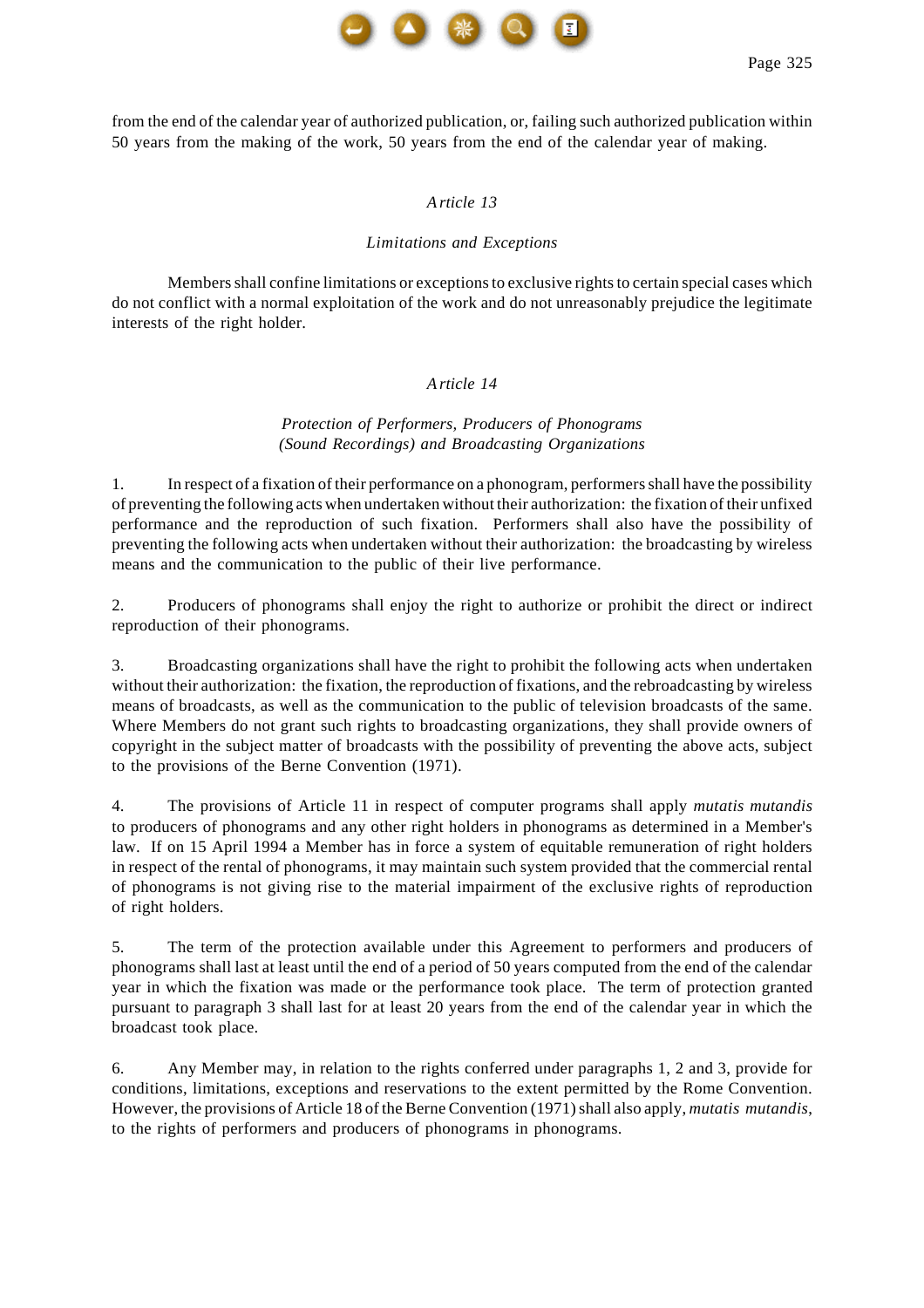

# SECTION 2: TRADEMARKS

# *Article 15*

# *Protectable Subject Matter*

1. Any sign, or any combination of signs, capable of distinguishing the goods or services of one undertaking from those of other undertakings, shall be capable of constituting a trademark. Such signs, in particular words including personal names, letters, numerals, figurative elements and combinations of colours as well as any combination of such signs, shall be eligible for registration as trademarks. Where signs are not inherently capable of distinguishing the relevant goods or services, Members may make registrability depend on distinctiveness acquired through use. Members may require, as a condition of registration, that signs be visually perceptible.

2. Paragraph 1 shall not be understood to prevent a Member from denying registration of a trademark on other grounds, provided that they do not derogate from the provisions of the Paris Convention (1967).

3. Members may make registrability depend on use. However, actual use of a trademark shall not be a condition for filing an application for registration. An application shall not be refused solely on the ground that intended use has not taken place before the expiry of a period of three years from the date of application.

4. The nature of the goods or services to which a trademark is to be applied shall in no case form an obstacle to registration of the trademark.

5. Members shall publish each trademark either before it is registered or promptly after it is registered and shall afford a reasonable opportunity for petitions to cancel the registration. In addition, Members may afford an opportunity for the registration of a trademark to be opposed.

# *Article 16*

# *Rights Conferred*

1. The owner of a registered trademark shall have the exclusive right to prevent all third parties not having the owner's consent from using in the course of trade identical or similar signs for goods or services which are identical or similar to those in respect of which the trademark is registered where such use would result in a likelihood of confusion. In case of the use of an identical sign for identical goods or services, a likelihood of confusion shall be presumed. The rights described above shall not prejudice any existing prior rights, nor shall they affect the possibility of Members making rights available on the basis of use.

2. Article 6*bis* of the Paris Convention (1967) shall apply, *mutatis mutandis*, to services. In determining whether a trademark is well-known, Members shall take account of the knowledge of the trademark in the relevant sector of the public, including knowledge in the Member concerned which has been obtained as a result of the promotion of the trademark.

3. Article 6*bis* of the Paris Convention (1967) shall apply, *mutatis mutandis*, to goods or services which are not similar to those in respect of which a trademark is registered, provided that use of that trademark in relation to those goods or services would indicate a connection between those goods or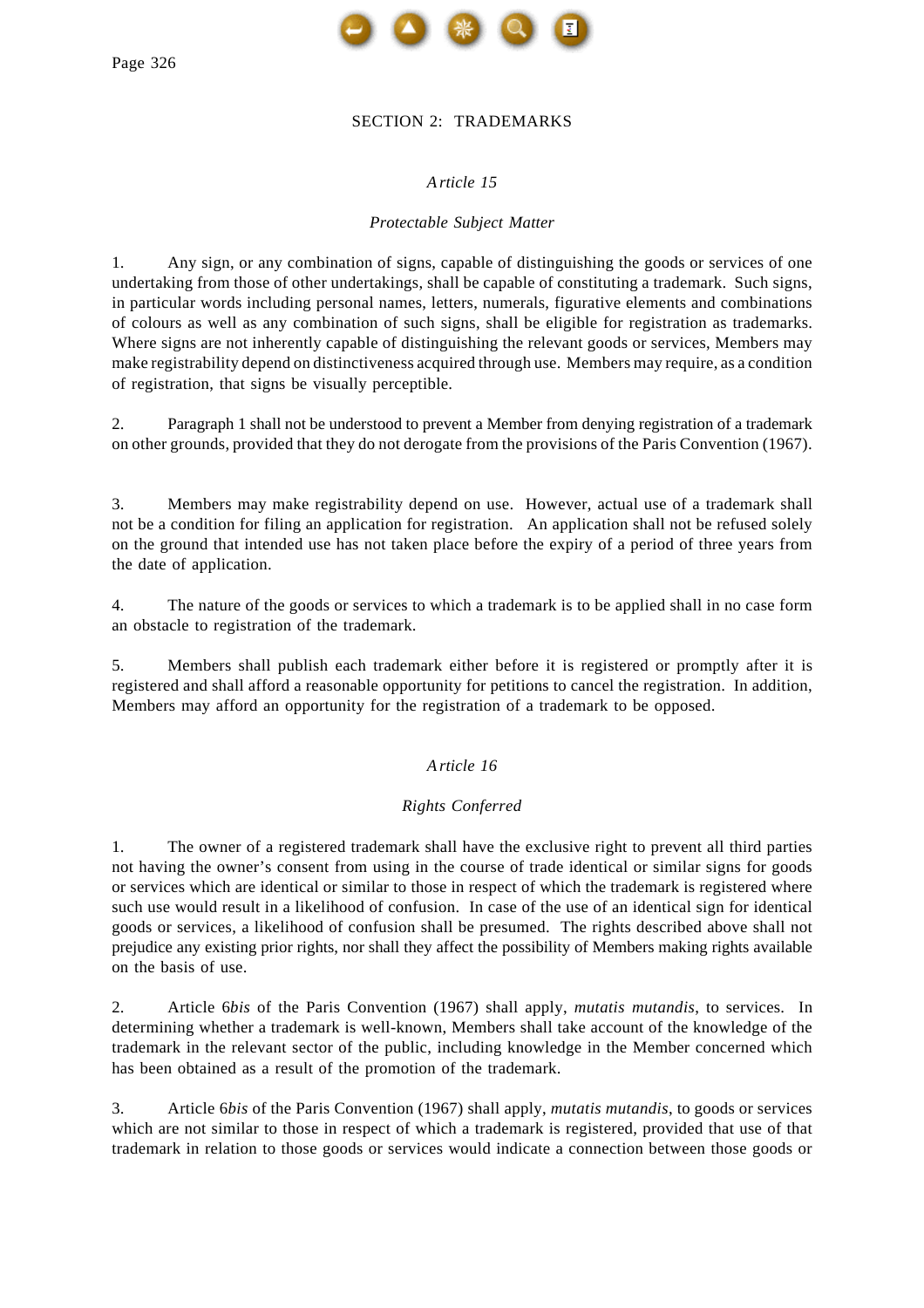

services and the owner of the registered trademark and provided that the interests of the owner of the registered trademark are likely to be damaged by such use.

### *Article 17*

#### *Exceptions*

Members may provide limited exceptions to the rights conferred by a trademark, such as fair use of descriptive terms, provided that such exceptions take account of the legitimate interests of the owner of the trademark and of third parties.

### *Article 18*

#### *Term of Protection*

Initial registration, and each renewal of registration, of a trademark shall be for a term of no less than seven years. The registration of a trademark shall be renewable indefinitely.

# *Article 19*

### *Requirement of Use*

1. If use is required to maintain a registration, the registration may be cancelled only after an uninterrupted period of at least three years of non-use, unless valid reasons based on the existence of obstacles to such use are shown by the trademark owner. Circumstances arising independently of the will of the owner of the trademark which constitute an obstacle to the use of the trademark, such as import restrictions on or other government requirements for goods or services protected by the trademark, shall be recognized as valid reasons for non-use.

2. When subject to the control of its owner, use of a trademark by another person shall be recognized as use of the trademark for the purpose of maintaining the registration.

### *Article 20*

#### *Other Requirements*

The use of a trademark in the course of trade shall not be unjustifiably encumbered by special requirements, such as use with another trademark, use in a special form or use in a manner detrimental to its capability to distinguish the goods or services of one undertaking from those of other undertakings. This will not preclude a requirement prescribing the use of the trademark identifying the undertaking producing the goods or services along with, but without linking it to, the trademark distinguishing the specific goods or services in question of that undertaking.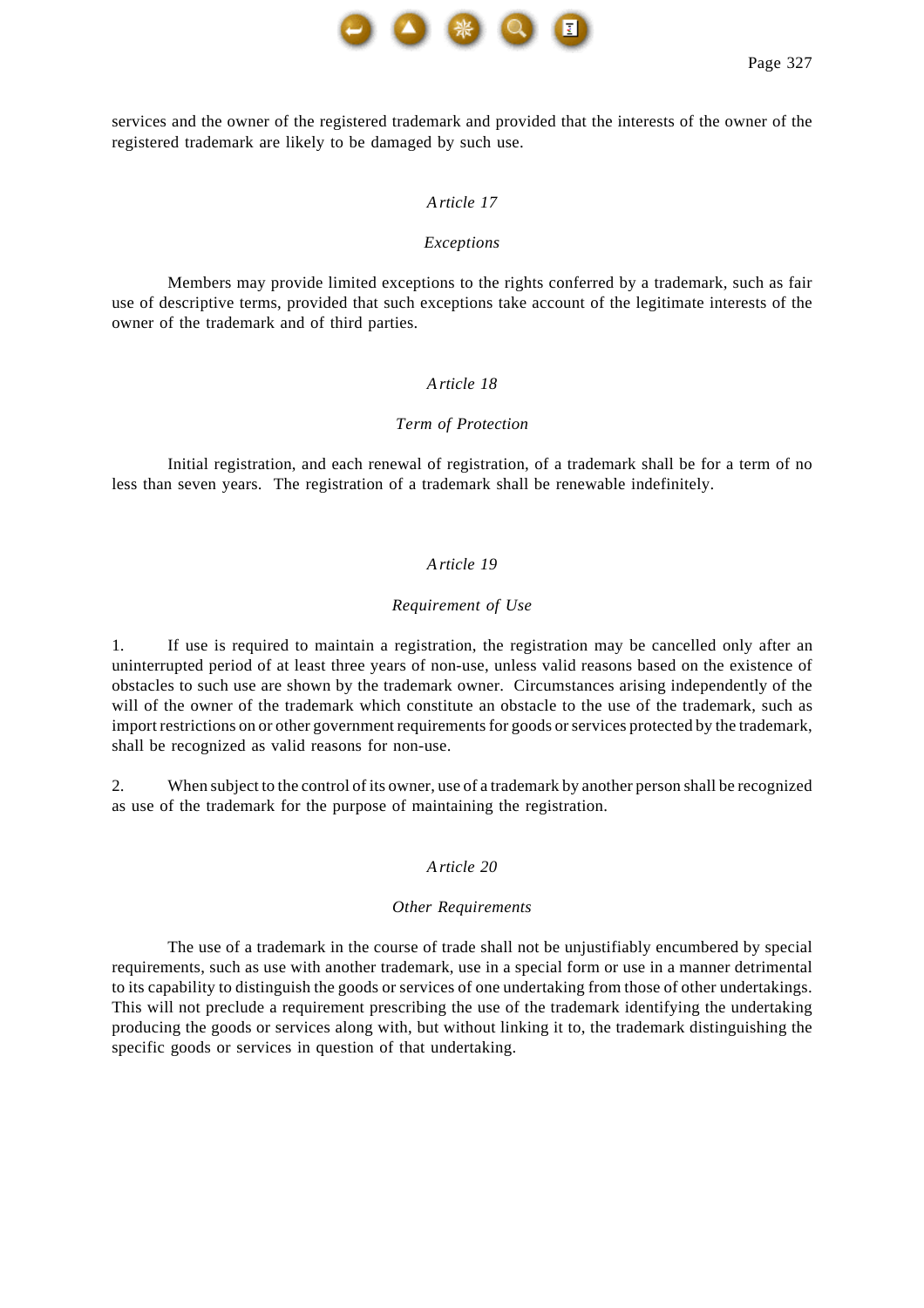

### *Licensing and Assignment*

Members may determine conditions on the licensing and assignment of trademarks, it being understood that the compulsory licensing of trademarks shall not be permitted and that the owner of a registered trademark shall have the right to assign the trademark with or without the transfer of the business to which the trademark belongs.

# SECTION 3: GEOGRAPHICAL INDICATIONS

# *Article 22*

#### *Protection of Geographical Indications*

1. Geographical indications are, for the purposes of this Agreement, indications which identify a good as originating in the territory of a Member, or a region or locality in that territory, where a given quality, reputation or other characteristic of the good is essentially attributable to its geographical origin.

2. In respect of geographical indications, Members shall provide the legal means for interested parties to prevent:

- (a) the use of any means in the designation or presentation of a good that indicates or suggests that the good in question originates in a geographical area other than the true place of origin in a manner which misleads the public as to the geographical origin of the good;
- (b) any use which constitutes an act of unfair competition within the meaning of Article 10*bis* of the Paris Convention (1967).

3. A Member shall, *ex officio* if its legislation so permits or at the request of an interested party, refuse or invalidate the registration of a trademark which contains or consists of a geographical indication with respect to goods not originating in the territory indicated, if use of the indication in the trademark for such goods in that Member is of such a nature as to mislead the public as to the true place of origin.

4. The protection under paragraphs 1, 2 and 3 shall be applicable against a geographical indication which, although literally true as to the territory, region or locality in which the goods originate, falsely represents to the public that the goods originate in another territory.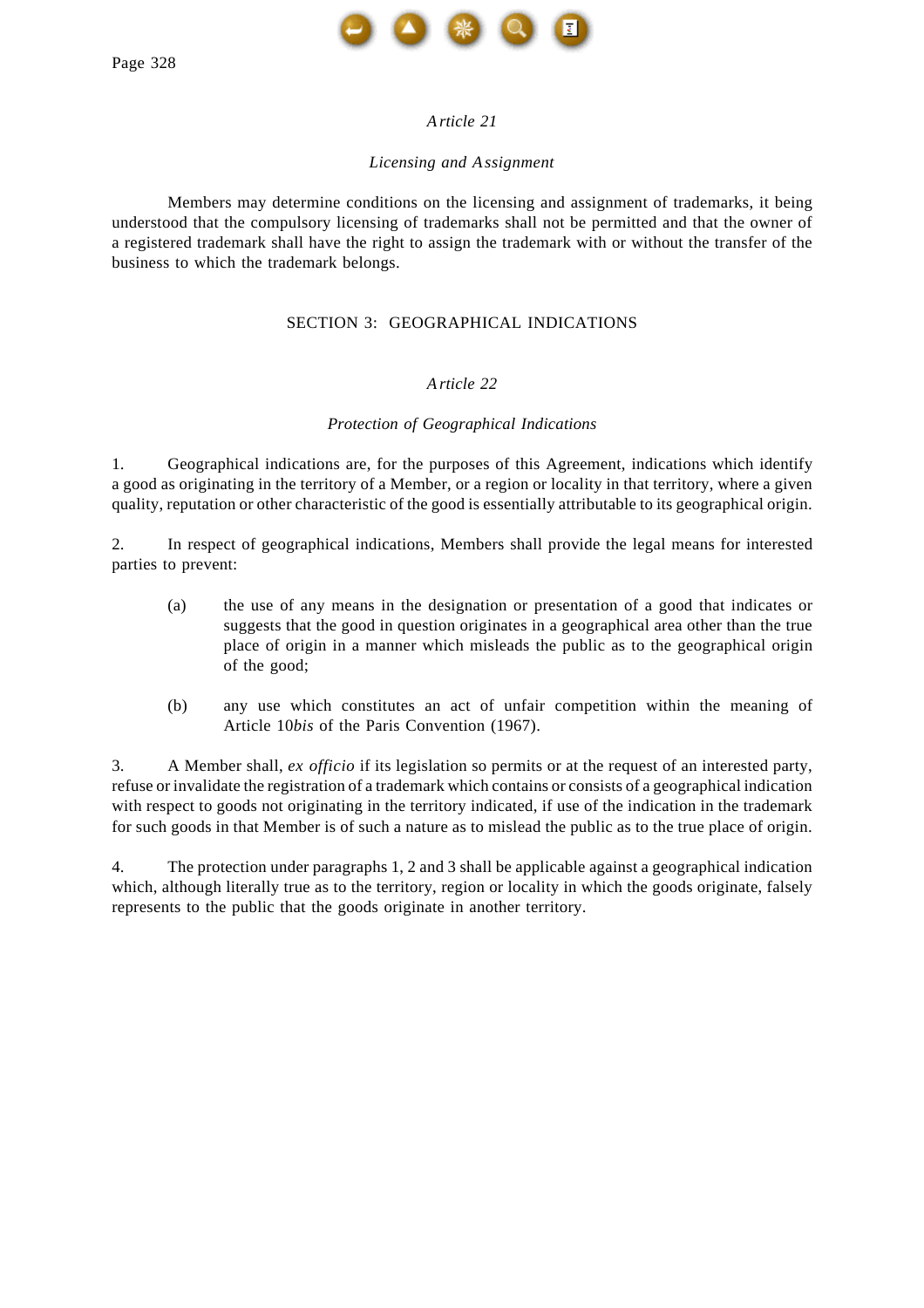

### *Additional Protection for Geographical Indications for W ines and Spirits*

1. Each Member shall provide the legal means for interested parties to prevent use of a geographical indication identifying wines for wines not originating in the place indicated by the geographical indication in question or identifying spirits for spirits not originating in the place indicated by the geographical indication in question, even where the true origin of the goods is indicated or the geographical indication is used in translation or accompanied by expressions such as "kind", "type", "style", "imitation" or the like. $4$ 

2. The registration of a trademark for wines which contains or consists of a geographical indication identifying wines or for spirits which contains or consists of a geographical indication identifying spirits shall be refused or invalidated, *ex officio* if a Member's legislation so permits or at the request of an interested party, with respect to such wines or spirits not having this origin.

3. In the case of homonymous geographical indications for wines, protection shall be accorded to each indication, subject to the provisions of paragraph 4 of Article 22. Each Member shall determine the practical conditions under which the homonymous indications in question will be differentiated from each other, taking into account the need to ensure equitable treatment of the producers concerned and that consumers are not misled.

4. In order to facilitate the protection of geographical indications for wines, negotiations shall be undertaken in the Council for TRIPS concerning the establishment of a multilateral system of notification and registration of geographical indications for wines eligible for protection in those Members participating in the system.

# *Article 24*

# *International Negotiations; Exceptions*

1. Members agree to enter into negotiations aimed at increasing the protection of individual geographical indications under Article 23. The provisions of paragraphs 4 through 8 below shall not be used by a Member to refuse to conduct negotiations or to conclude bilateral or multilateral agreements. In the context of such negotiations, Members shall be willing to consider the continued applicability of these provisions to individual geographical indications whose use was the subject of such negotiations.

2. The Council for TRIPS shall keep under review the application of the provisions of this Section; the first such review shall take place within two years of the entry into force of the WTO Agreement. Any matter affecting the compliance with the obligations under these provisions may be drawn to the attention of the Council, which, at the request of a Member, shall consult with any Member or Members in respect of such matter in respect of which it has not been possible to find a satisfactory solution through bilateral or plurilateral consultations between the Members concerned. The Council shall take such action as may be agreed to facilitate the operation and further the objectives of this Section.

3. In implementing this Section, a Member shall not diminish the protection of geographical indications that existed in that Member immediately prior to the date of entry into force of the WTO Agreement.

<sup>4</sup>Notwithstanding the first sentence of Article 42, Members may, with respect to these obligations, instead provide for enforcement by administrative action.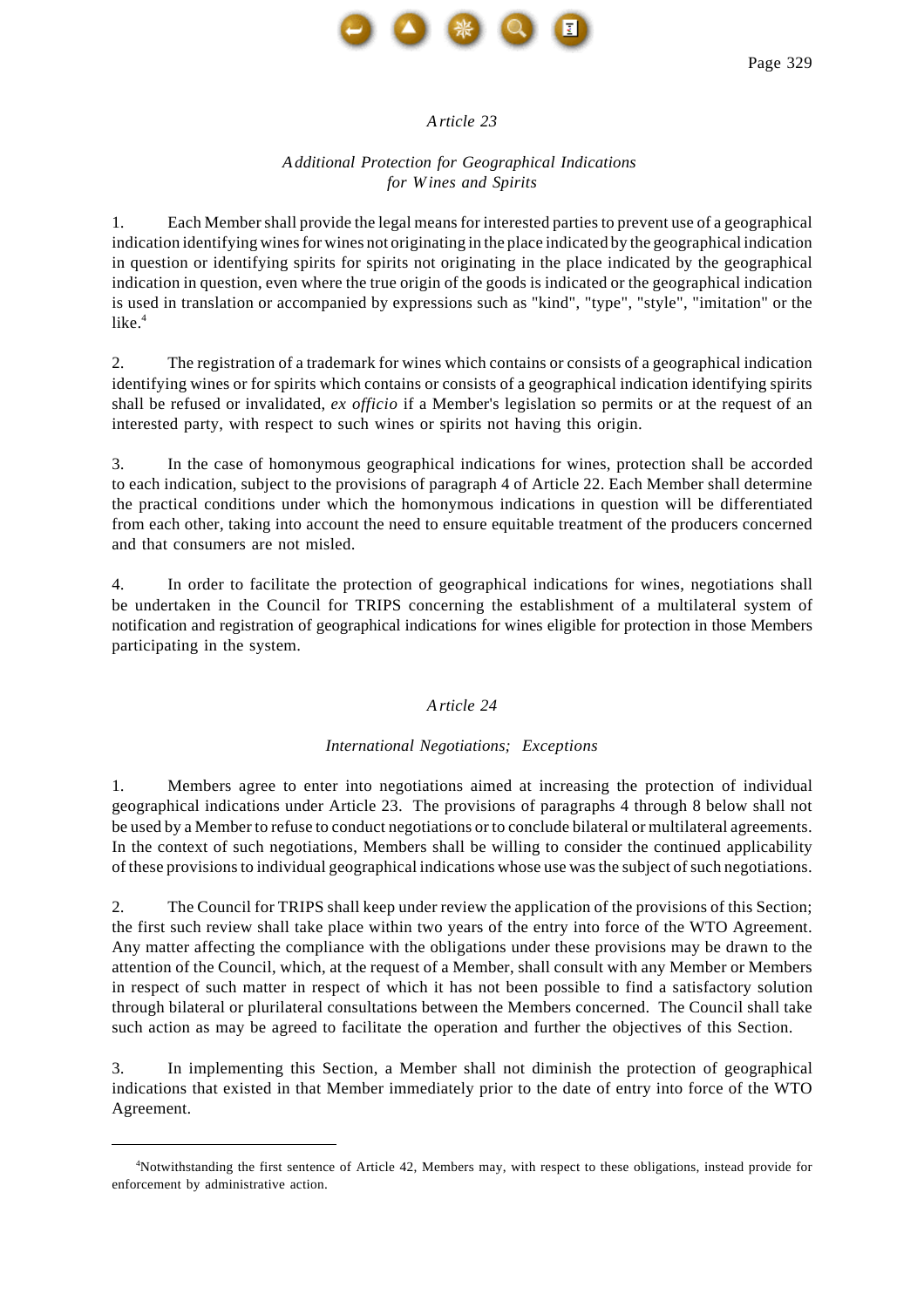

Page 330

4. Nothing in this Section shall require a Member to prevent continued and similar use of a particular geographical indication of another Member identifying wines or spirits in connection with goods or services by any of its nationals or domiciliaries who have used that geographical indication in a continuous manner with regard to the same or related goods or services in the territory of that Member either (*a*) for at least 10 years preceding 15 April 1994 or (*b*) in good faith preceding that date.

5. Where a trademark has been applied for or registered in good faith, or where rights to a trademark have been acquired through use in good faith either:

- (a) before the date of application of these provisions in that Member as defined in Part VI; or
- (b) before the geographical indication is protected in its country of origin;

measures adopted to implement this Section shall not prejudice eligibility for or the validity of the registration of a trademark, or the right to use a trademark, on the basis that such a trademark is identical with, or similar to, a geographical indication.

6. Nothing in this Section shall require a Member to apply its provisions in respect of a geographical indication of any other Member with respect to goods or services for which the relevant indication is identical with the term customary in common language as the common name for such goods or services in the territory of that Member. Nothing in this Section shall require a Member to apply its provisions in respect of a geographical indication of any other Member with respect to products of the vine for which the relevant indication is identical with the customary name of a grape variety existing in the territory of that Member as of the date of entry into force of the WTO Agreement.

7. A Member may provide that any request made under this Section in connection with the use or registration of a trademark must be presented within five years after the adverse use of the protected indication has become generally known in that Member or after the date of registration of the trademark in that Member provided that the trademark has been published by that date, if such date is earlier than the date on which the adverse use became generally known in that Member, provided that the geographical indication is not used or registered in bad faith.

8. The provisions of this Section shall in no way prejudice the right of any person to use, in the course of trade, that person's name or the name of that person's predecessor in business, except where such name is used in such a manner as to mislead the public.

9. There shall be no obligation under this Agreement to protect geographical indications which are not or cease to be protected in their country of origin, or which have fallen into disuse in that country.

# SECTION 4: INDUSTRIAL DESIGNS

# *Article 25*

# *Requirements for Protection*

1. Members shall provide for the protection of independently created industrial designs that are new or original. Members may provide that designs are not new or original if they do not significantly differ from known designs or combinations of known design features. Members may provide that such protection shall not extend to designs dictated essentially by technical or functional considerations.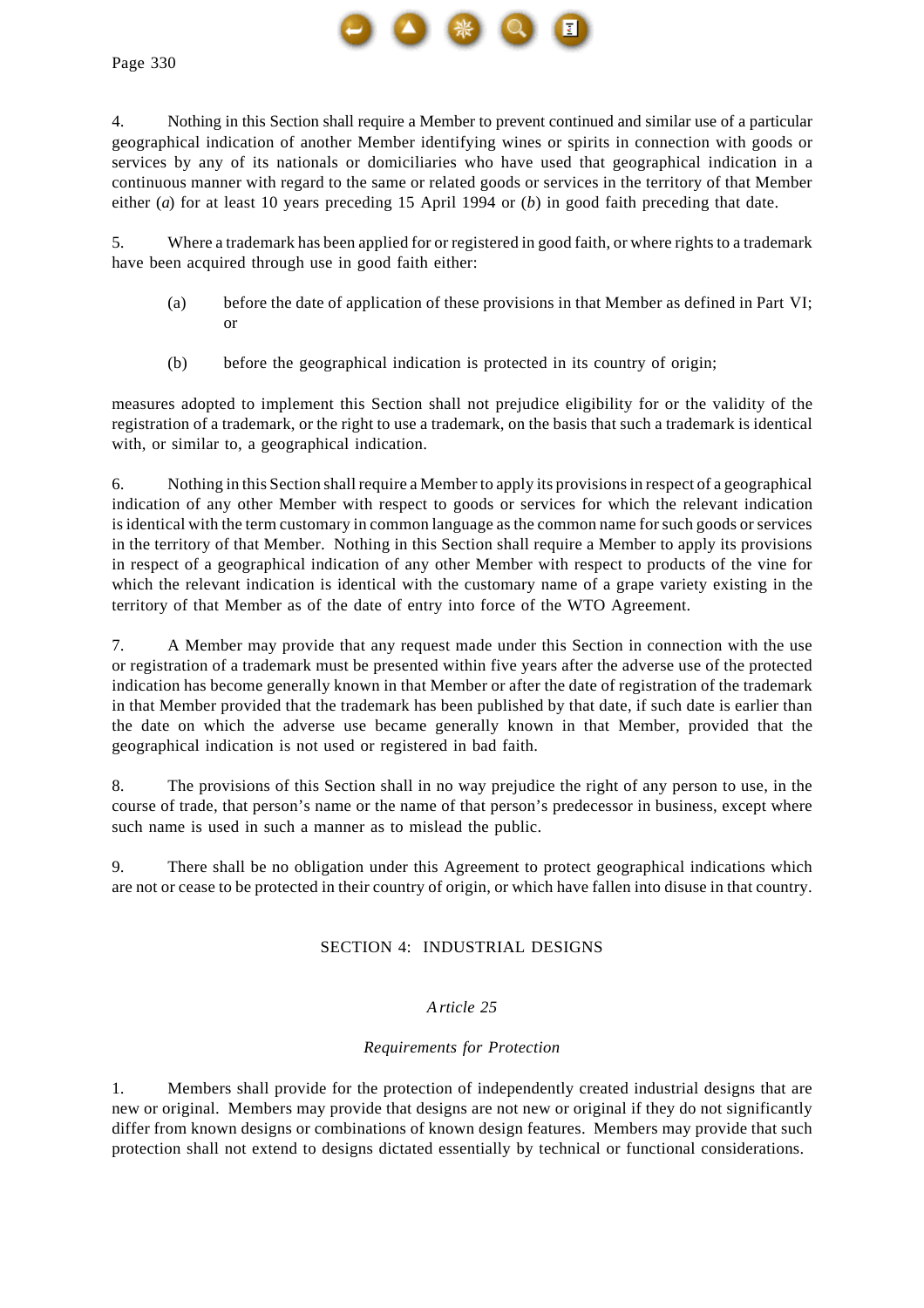

2. Each Member shall ensure that requirements for securing protection for textile designs, in particular in regard to any cost, examination or publication, do not unreasonably impair the opportunity to seek and obtain such protection. Members shall be free to meet this obligation through industrial design law or through copyright law.

## *Article 26*

## *Protection*

1. The owner of a protected industrial design shall have the right to prevent third parties not having the owner's consent from making, selling or importing articles bearing or embodying a design which is a copy, or substantially a copy, of the protected design, when such acts are undertaken for commercial purposes.

2. Members may provide limited exceptions to the protection of industrial designs, provided that such exceptions do not unreasonably conflict with the normal exploitation of protected industrial designs and do not unreasonably prejudice the legitimate interests of the owner of the protected design, taking account of the legitimate interests of third parties.

3. The duration of protection available shall amount to at least 10 years.

# SECTION 5: PATENTS

## *Article 27*

# *Patentable Subject Matter*

1. Subject to the provisions of paragraphs 2 and 3, patents shall be available for any inventions, whether products or processes, in all fields of technology, provided that they are new, involve an inventive step and are capable of industrial application.<sup>5</sup> Subject to paragraph 4 of Article 65, paragraph 8 of Article 70 and paragraph 3 of this Article, patents shall be available and patent rights enjoyable without discrimination as to the place of invention, the field of technology and whether products are imported or locally produced.

2. Members may exclude from patentability inventions, the prevention within their territory of the commercial exploitation of which is necessary to protect *ordre public* or morality, including to protect human, animal or plant life or health or to avoid serious prejudice to the environment, provided that such exclusion is not made merely because the exploitation is prohibited by their law.

3. Members may also exclude from patentability:

- (a) diagnostic, therapeutic and surgical methods for the treatment of humans or animals;
- (b) plants and animals other than micro-organisms, and essentially biological processes for the production of plants or animals other than non-biological and microbiological processes. However, Members shall provide for the protection of plant varieties either by patents or by an effective *sui generis* system or by any combination thereof. The

<sup>5</sup>For the purposes of this Article, the terms "inventive step" and "capable of industrial application" may be deemed by a Member to be synonymous with the terms "non-obvious" and "useful" respectively.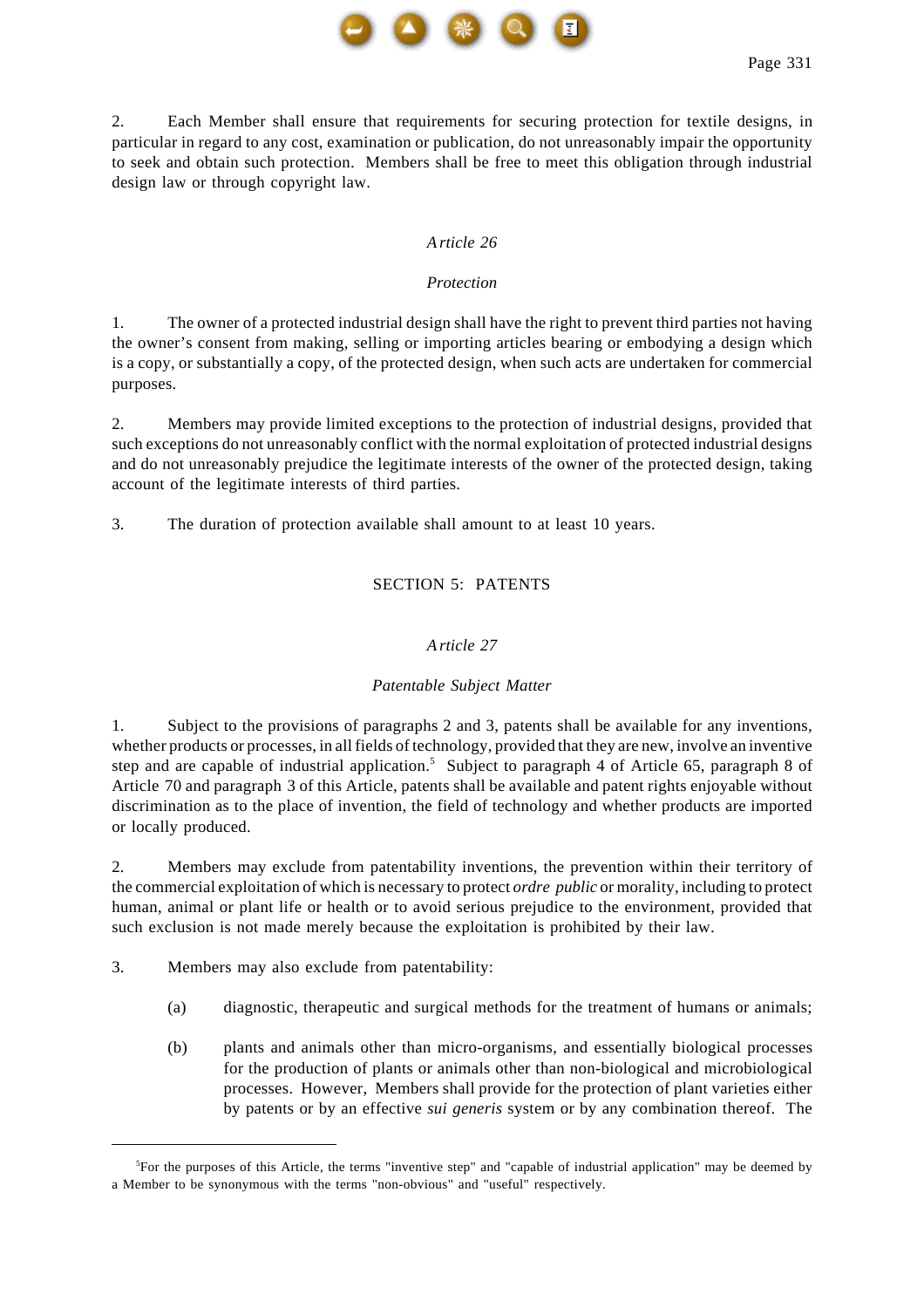

Page 332

 $\overline{a}$ 

provisions of this subparagraph shall be reviewed four years after the date of entry into force of the WTO Agreement.

# *Article 28*

### *Rights Conferred*

- 1. A patent shall confer on its owner the following exclusive rights:
	- (a) where the subject matter of a patent is a product, to prevent third parties not having the owner's consent from the acts of: making, using, offering for sale, selling, or importing<sup>6</sup> for these purposes that product;
	- (b) where the subject matter of a patent is a process, to prevent third parties not having the owner's consent from the act of using the process, and from the acts of: using, offering for sale, selling, or importing for these purposes at least the product obtained directly by that process.

2. Patent owners shall also have the right to assign, or transfer by succession, the patent and to conclude licensing contracts.

### *Article 29*

#### *Conditions on Patent Applicants*

1. Members shall require that an applicant for a patent shall disclose the invention in a manner sufficiently clear and complete for the invention to be carried out by a person skilled in the art and may require the applicant to indicate the best mode for carrying out the invention known to the inventor at the filing date or, where priority is claimed, at the priority date of the application.

2. Members may require an applicant for a patent to provide information concerning the applicant's corresponding foreign applications and grants.

# *Article 30*

# *Exceptions to Rights Conferred*

Members may provide limited exceptions to the exclusive rights conferred by a patent, provided that such exceptions do not unreasonably conflict with a normal exploitation of the patent and do not unreasonably prejudice the legitimate interests of the patent owner, taking account of the legitimate interests of third parties.

<sup>6</sup>This right, like all other rights conferred under this Agreement in respect of the use, sale, importation or other distribution of goods, is subject to the provisions of Article 6.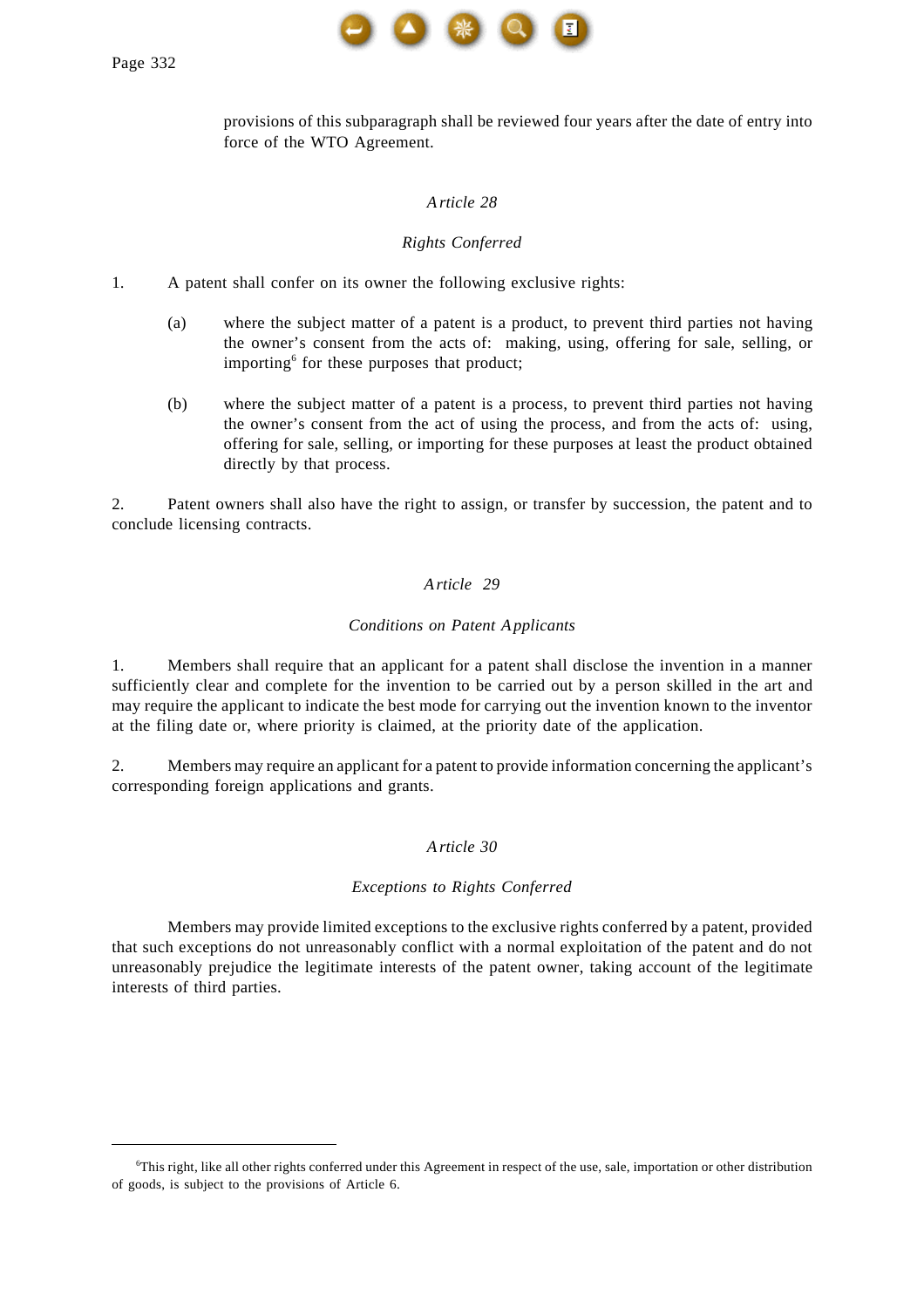

### *Other Use W ithout Authorization of the Right Holder*

Where the law of a Member allows for other use<sup>7</sup> of the subject matter of a patent without the authorization of the right holder, including use by the government or third parties authorized by the government, the following provisions shall be respected:

- (a) authorization of such use shall be considered on its individual merits;
- (b) such use may only be permitted if, prior to such use, the proposed user has made efforts to obtain authorization from the right holder on reasonable commercial terms and conditions and that such efforts have not been successful within a reasonable period of time. This requirement may be waived by a Member in the case of a national emergency or other circumstances of extreme urgency or in cases of public noncommercial use. In situations of national emergency or other circumstances of extreme urgency, the right holder shall, nevertheless, be notified as soon as reasonably practicable. In the case of public non-commercial use, where the government or contractor, without making a patent search, knows or has demonstrable grounds to know that a valid patent is or will be used by or for the government, the right holder shall be informed promptly;
- (c) the scope and duration of such use shall be limited to the purpose for which it was authorized, and in the case of semi-conductor technology shall only be for public noncommercial use or to remedy a practice determined after judicial or administrative process to be anti-competitive;
- (d) such use shall be non-exclusive;
- (e) such use shall be non-assignable, except with that part of the enterprise or goodwill which enjoys such use;
- (f) any such use shall be authorized predominantly for the supply of the domestic market of the Member authorizing such use;
- (g) authorization for such use shall be liable, subject to adequate protection of the legitimate interests of the persons so authorized, to be terminated if and when the circumstances which led to it cease to exist and are unlikely to recur. The competent authority shall have the authority to review, upon motivated request, the continued existence of these circumstances;
- (h) the right holder shall be paid adequate remuneration in the circumstances of each case, taking into account the economic value of the authorization;
- (i) the legal validity of any decision relating to the authorization of such use shall be subject to judicial review or other independent review by a distinct higher authority in that Member;
- (j) any decision relating to the remuneration provided in respect of such use shall be subject to judicial review or other independent review by a distinct higher authority in that Member;

 $7"$ Other use" refers to use other than that allowed under Article 30.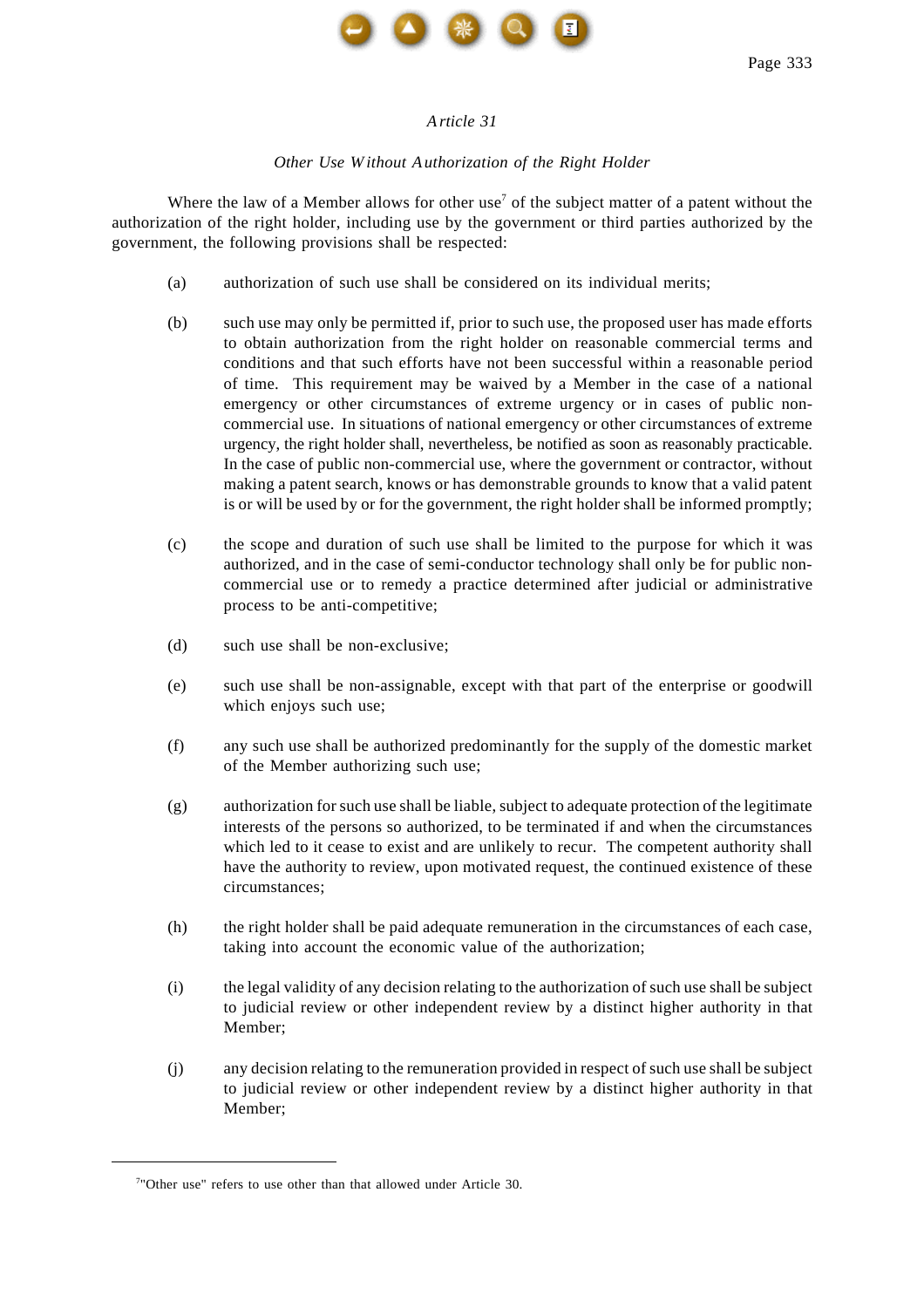

 $\overline{a}$ 

- (k) Members are not obliged to apply the conditions set forth in subparagraphs (b) and (f) where such use is permitted to remedy a practice determined after judicial or administrative process to be anti-competitive. The need to correct anti-competitive practices may be taken into account in determining the amount of remuneration in such cases. Competent authorities shall have the authority to refuse termination of authorization if and when the conditions which led to such authorization are likely to recur;
- (l) where such use is authorized to permit the exploitation of a patent ("the second patent") which cannot be exploited without infringing another patent ("the first patent"), the following additional conditions shall apply:
	- (i) the invention claimed in the second patent shall involve an important technical advance of considerable economic significance in relation to the invention claimed in the first patent;
	- (ii) the owner of the first patent shall be entitled to a cross-licence on reasonable terms to use the invention claimed in the second patent; and
	- (iii) the use authorized in respect of the first patent shall be non-assignable except with the assignment of the second patent.

## *Article 32*

### *Revocation/Forfeiture*

An opportunity for judicial review of any decision to revoke or forfeit a patent shall be available.

# *Article 33*

### *Term of Protection*

The term of protection available shall not end before the expiration of a period of twenty years counted from the filing date.<sup>8</sup>

### *Article 34*

#### *Process Patents: Burden of Proof*

1. For the purposes of civil proceedings in respect of the infringement of the rights of the owner referred to in paragraph 1(b) of Article 28, if the subject matter of a patent is a process for obtaining a product, the judicial authorities shall have the authority to order the defendant to prove that the process to obtain an identical product is different from the patented process. Therefore, Members shall provide, in at least one of the following circumstances, that any identical product when produced without the consent of the patent owner shall, in the absence of proof to the contrary, be deemed to have been obtained by the patented process:

<sup>&</sup>lt;sup>8</sup>It is understood that those Members which do not have a system of original grant may provide that the term of protection shall be computed from the filing date in the system of original grant.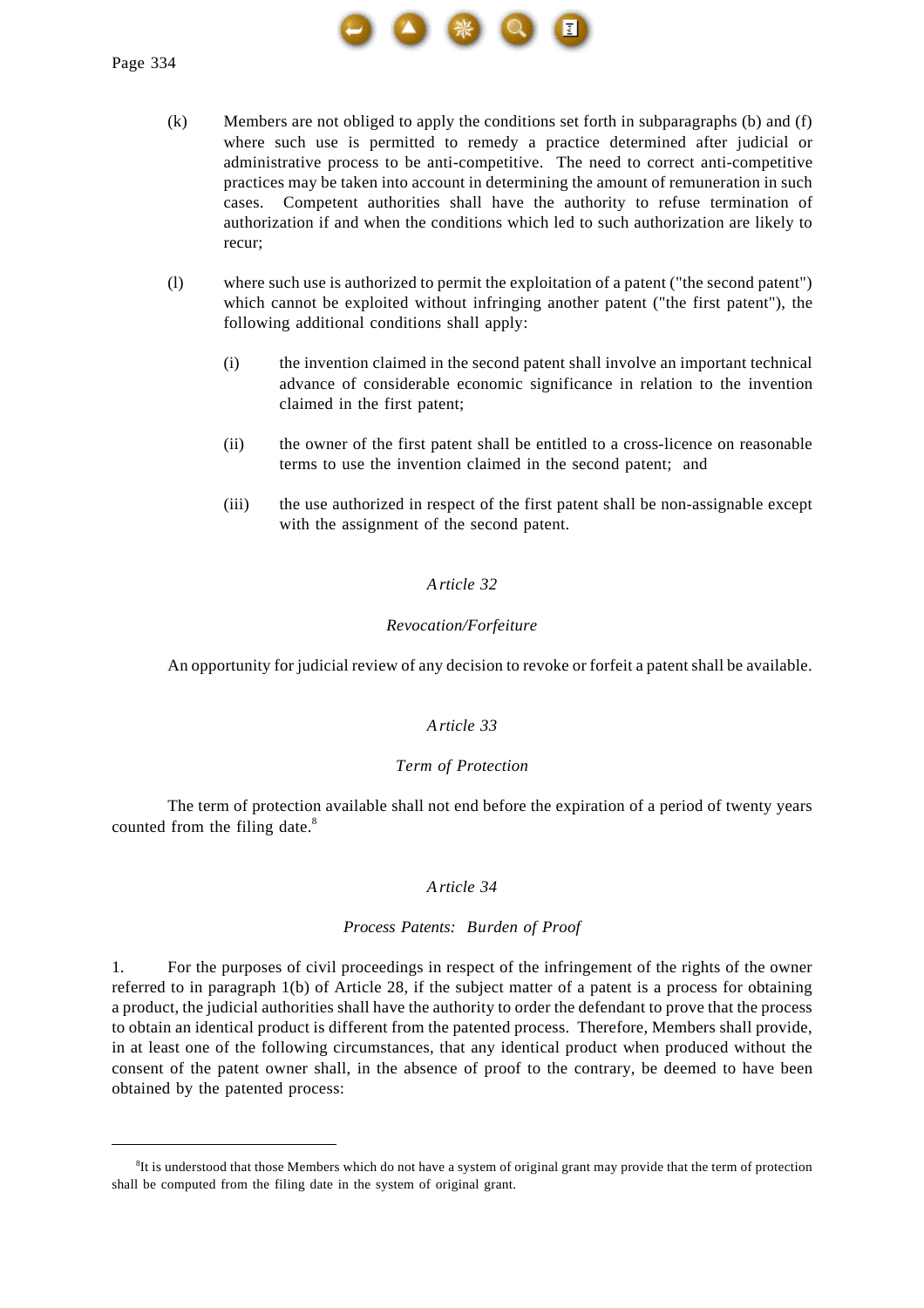

- (a) if the product obtained by the patented process is new;
- (b) if there is a substantial likelihood that the identical product was made by the process and the owner of the patent has been unable through reasonable efforts to determine the process actually used.

2. Any Member shall be free to provide that the burden of proof indicated in paragraph 1 shall be on the alleged infringer only if the condition referred to in subparagraph (a) is fulfilled or only if the condition referred to in subparagraph (b) is fulfilled.

3. In the adduction of proof to the contrary, the legitimate interests of defendants in protecting their manufacturing and business secrets shall be taken into account.

### SECTION 6: LAYOUT-DESIGNS (TOPOGRAPHIES) OF INTEGRATED CIRCUITS

### *Article 35*

#### *Relation to the IPIC Treaty*

Members agree to provide protection to the layout-designs (topographies) of integrated circuits (referred to in this Agreement as "layout-designs") in accordance with Articles 2 through 7 (other than paragraph 3 of Article 6), Article 12 and paragraph 3 of Article 16 of the Treaty on Intellectual Property in Respect of Integrated Circuits and, in addition, to comply with the following provisions.

### *Article 36*

#### *Scope of the Protection*

Subject to the provisions of paragraph 1 of Article 37, Members shall consider unlawful the following acts if performed without the authorization of the right holder:<sup>9</sup> importing, selling, or otherwise distributing for commercial purposes a protected layout-design, an integrated circuit in which a protected layout-design is incorporated, or an article incorporating such an integrated circuit only in so far as it continues to contain an unlawfully reproduced layout-design.

# *Article 37*

#### *Acts Not Requiring the Authorization of the Right Holder*

1. Notwithstanding Article 36, no Member shall consider unlawful the performance of any of the acts referred to in that Article in respect of an integrated circuit incorporating an unlawfully reproduced layout-design or any article incorporating such an integrated circuit where the person performing or ordering such acts did not know and had no reasonable ground to know, when acquiring the integrated circuit or article incorporating such an integrated circuit, that it incorporated an unlawfully reproduced layout-design. Members shall provide that, after the time that such person has received sufficient notice that the layout-design was unlawfully reproduced, that person may perform any of the acts with respect to the stock on hand or ordered before such time, but shall be liable to pay to the right holder a sum

<sup>9</sup>The term "right holder" in this Section shall be understood as having the same meaning as the term "holder of the right" in the IPIC Treaty.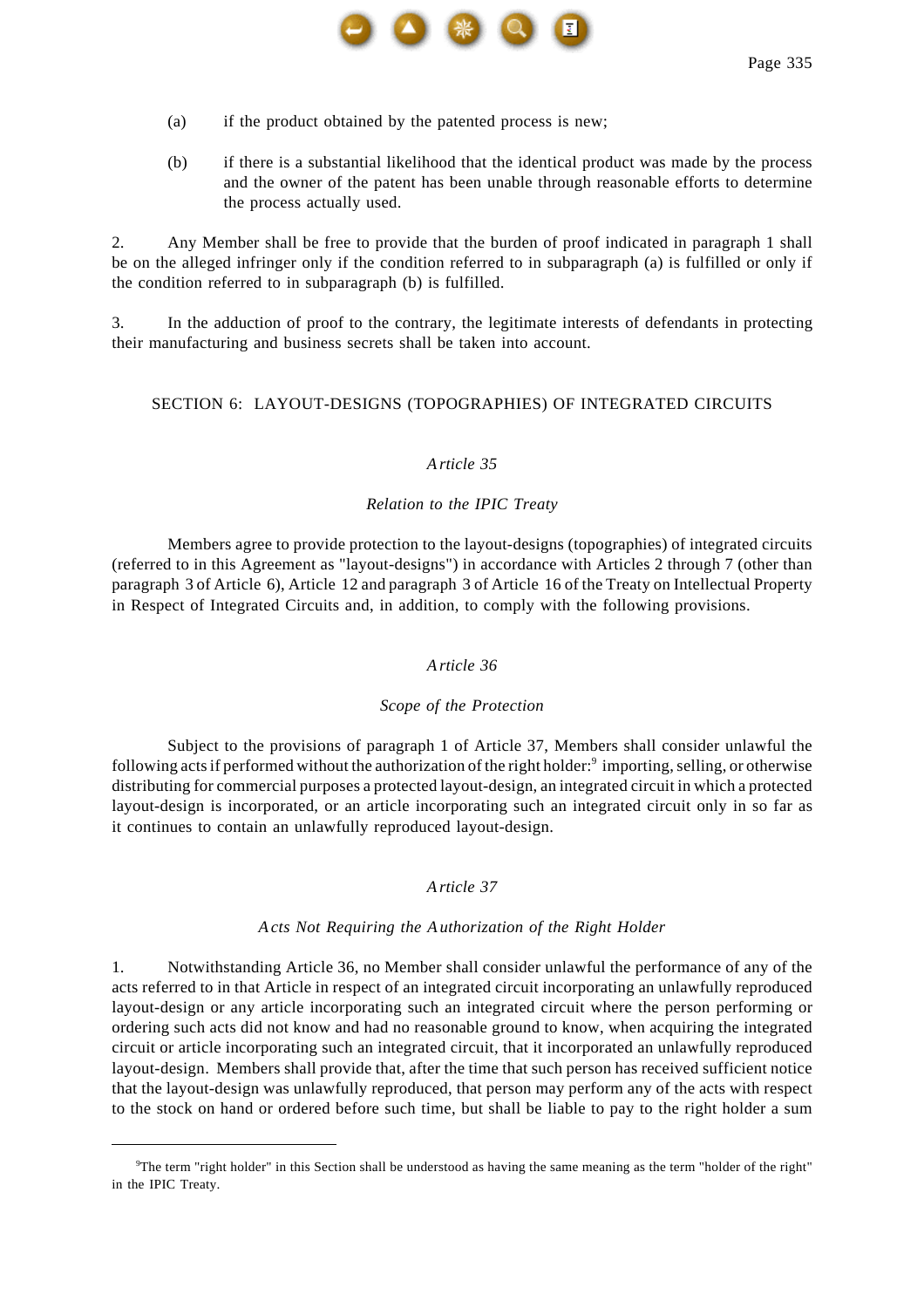

 $\overline{a}$ 

equivalent to a reasonable royalty such as would be payable under a freely negotiated licence in respect of such a layout-design.

2. The conditions set out in subparagraphs (a) through (k) of Article 31 shall apply *mutatis mutandis* in the event of any non-voluntary licensing of a layout-design or of its use by or for the government without the authorization of the right holder.

# *Article 38*

# *Term of Protection*

1. In Members requiring registration as a condition of protection, the term of protection of layoutdesigns shall not end before the expiration of a period of 10 years counted from the date of filing an application for registration or from the first commercial exploitation wherever in the world it occurs.

2. In Members not requiring registration as a condition for protection, layout-designs shall be protected for a term of no less than 10 years from the date of the first commercial exploitation wherever in the world it occurs.

3. Notwithstanding paragraphs 1 and 2, a Member may provide that protection shall lapse 15 years after the creation of the layout-design.

# SECTION 7: PROTECTION OF UNDISCLOSED INFORMATION

# *Article 39*

1. In the course of ensuring effective protection against unfair competition as provided in Article 10*bis* of the Paris Convention (1967), Members shall protect undisclosed information in accordance with paragraph 2 and data submitted to governments or governmental agencies in accordance with paragraph 3.

2. Natural and legal persons shall have the possibility of preventing information lawfully within their control from being disclosed to, acquired by, or used by others without their consent in a manner contrary to honest commercial practices<sup>10</sup> so long as such information:

- (a) is secret in the sense that it is not, as a body or in the precise configuration and assembly of its components, generally known among or readily accessible to persons within the circles that normally deal with the kind of information in question;
- (b) has commercial value because it is secret; and
- (c) has been subject to reasonable steps under the circumstances, by the person lawfully in control of the information, to keep it secret.

3. Members, when requiring, as a condition of approving the marketing of pharmaceutical or of agricultural chemical products which utilize new chemical entities, the submission of undisclosed test or other data, the origination of which involves a considerable effort, shall protect such data against

 $10$ For the purpose of this provision, "a manner contrary to honest commercial practices" shall mean at least practices such as breach of contract, breach of confidence and inducement to breach, and includes the acquisition of undisclosed information by third parties who knew, or were grossly negligent in failing to know, that such practices were involved in the acquisition.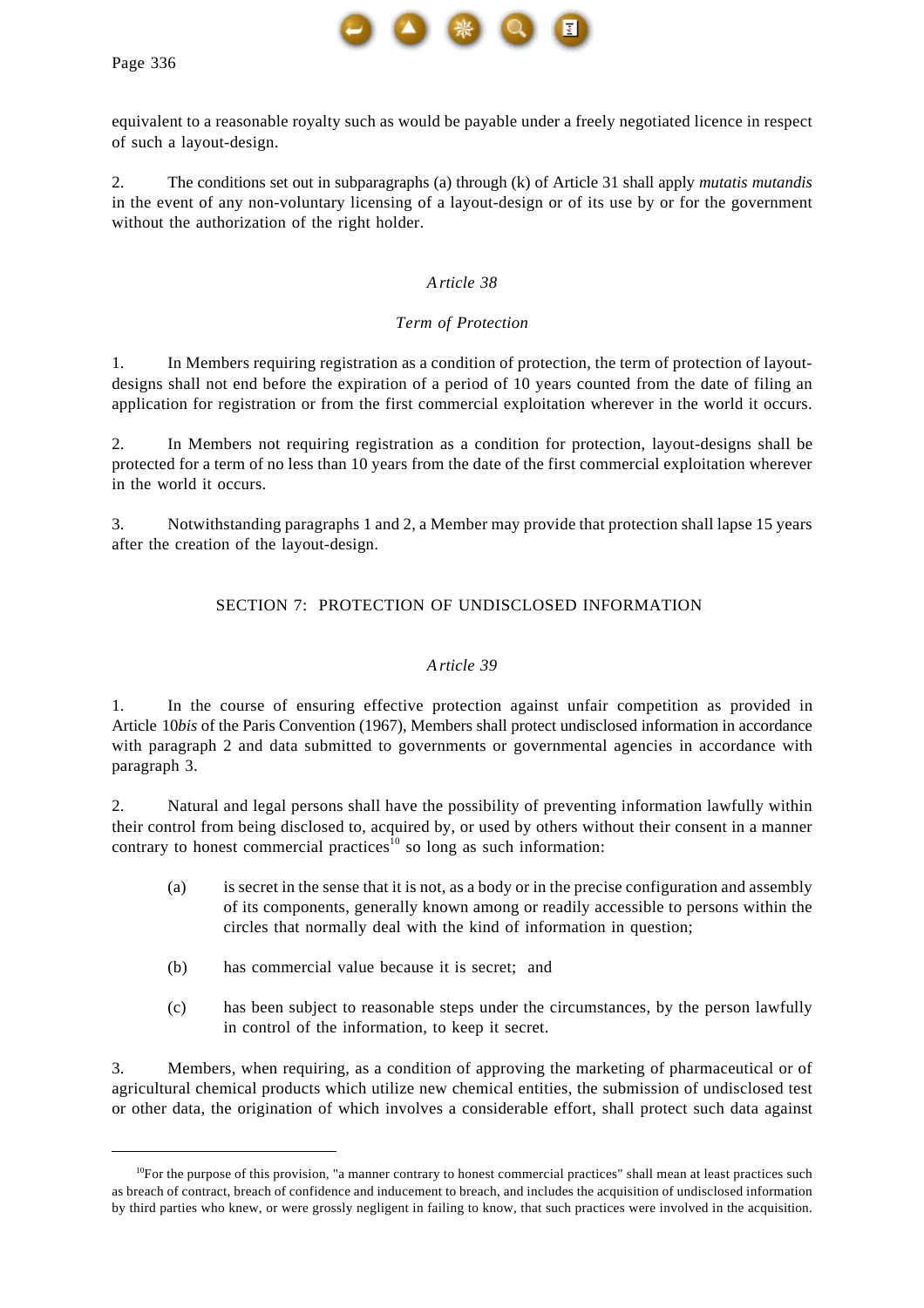

unfair commercial use. In addition, Members shall protect such data against disclosure, except where necessary to protect the public, or unless steps are taken to ensure that the data are protected against unfair commercial use.

# SECTION 8: CONTROL OF ANTI-COMPETITIVE PRACTICES IN CONTRACTUAL LICENCES

### *Article 40*

1. Members agree that some licensing practices or conditions pertaining to intellectual property rights which restrain competition may have adverse effects on trade and may impede the transfer and dissemination of technology.

2. Nothing in this Agreement shall prevent Members from specifying in their legislation licensing practices or conditions that may in particular cases constitute an abuse of intellectual property rights having an adverse effect on competition in the relevant market. As provided above, a Member may adopt, consistently with the other provisions of this Agreement, appropriate measures to prevent or control such practices, which may include for example exclusive grantback conditions, conditions preventing challenges to validity and coercive package licensing, in the light of the relevant laws and regulations of that Member.

3. Each Member shall enter, upon request, into consultations with any other Member which has cause to believe that an intellectual property right owner that is a national or domiciliary of the Member to which the request for consultations has been addressed is undertaking practices in violation of the requesting Member's laws and regulations on the subject matter of this Section, and which wishes to secure compliance with such legislation, without prejudice to any action under the law and to the full freedom of an ultimate decision of either Member. The Member addressed shall accord full and sympathetic consideration to, and shall afford adequate opportunity for, consultations with the requesting Member, and shall cooperate through supply of publicly available non-confidential information of relevance to the matter in question and of other information available to the Member, subject to domestic law and to the conclusion of mutually satisfactory agreements concerning the safeguarding of its confidentiality by the requesting Member.

4. A Member whose nationals or domiciliaries are subject to proceedings in another Member concerning alleged violation of that other Member's laws and regulations on the subject matter of this Section shall, upon request, be granted an opportunity for consultations by the other Member under the same conditions as those foreseen in paragraph 3.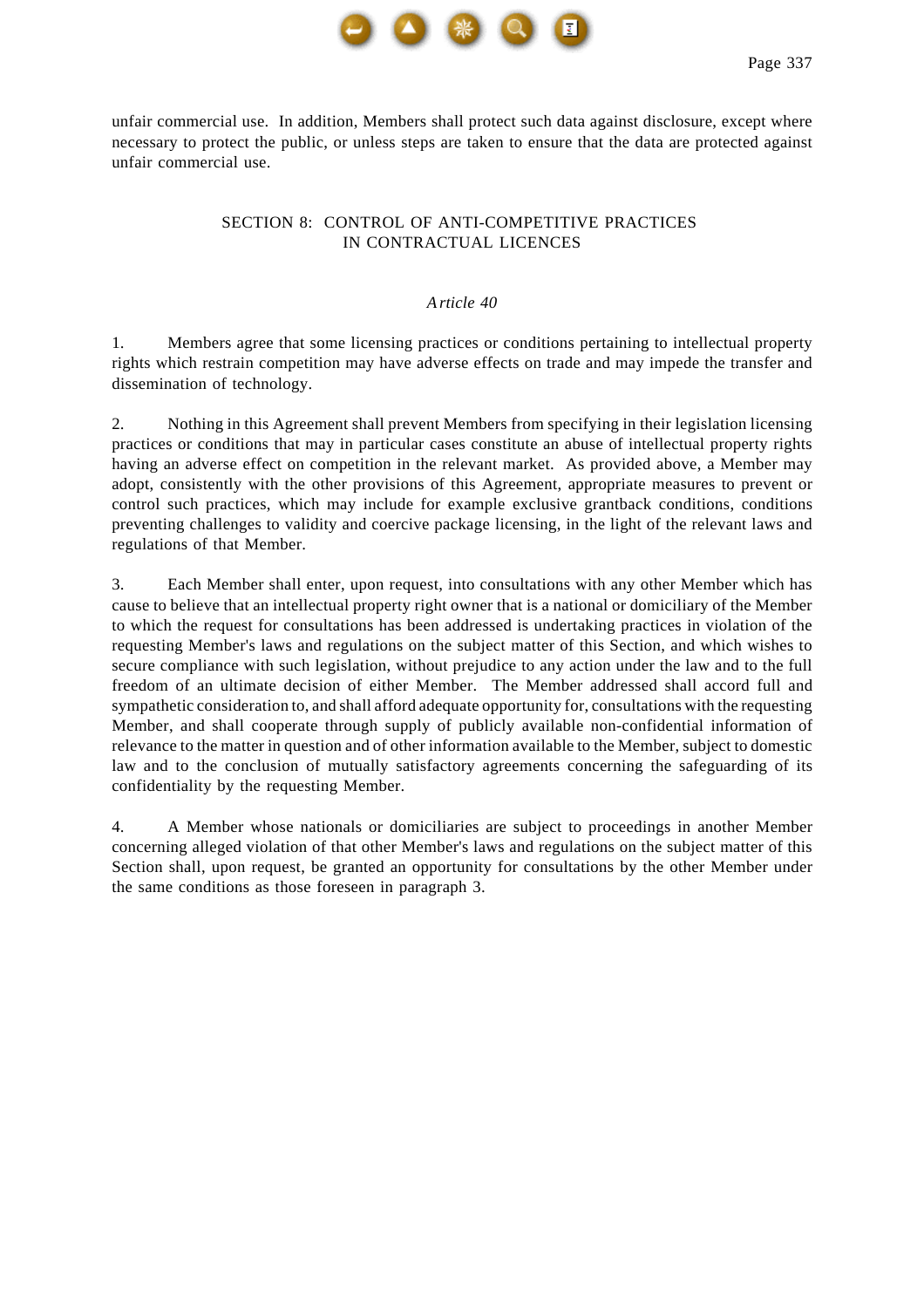

### PART III

# ENFORCEMENT OF INTELLECTUAL PROPERTY RIGHTS

## SECTION 1: GENERAL OBLIGATIONS

# *Article 41*

1. Members shall ensure that enforcement procedures as specified in this Part are available under their law so as to permit effective action against any act of infringement of intellectual property rights covered by this Agreement, including expeditious remedies to prevent infringements and remedies which constitute a deterrent to further infringements. These procedures shall be applied in such a manner as to avoid the creation of barriers to legitimate trade and to provide for safeguards against their abuse.

2. Procedures concerning the enforcement of intellectual property rights shall be fair and equitable. They shall not be unnecessarily complicated or costly, or entail unreasonable time-limits or unwarranted delays.

3. Decisions on the merits of a case shall preferably be in writing and reasoned. They shall be made available at least to the parties to the proceeding without undue delay. Decisions on the merits of a case shall be based only on evidence in respect of which parties were offered the opportunity to be heard.

4. Parties to a proceeding shall have an opportunity for review by a judicial authority of final administrative decisions and, subject to jurisdictional provisions in a Member's law concerning the importance of a case, of at least the legal aspects of initial judicial decisions on the merits of a case. However, there shall be no obligation to provide an opportunity for review of acquittals in criminal cases.

5. It is understood that this Part does not create any obligation to put in place a judicial system for the enforcement of intellectual property rights distinct from that for the enforcement of law in general, nor does it affect the capacity of Members to enforce their law in general. Nothing in this Part creates any obligation with respect to the distribution of resources as between enforcement of intellectual property rights and the enforcement of law in general.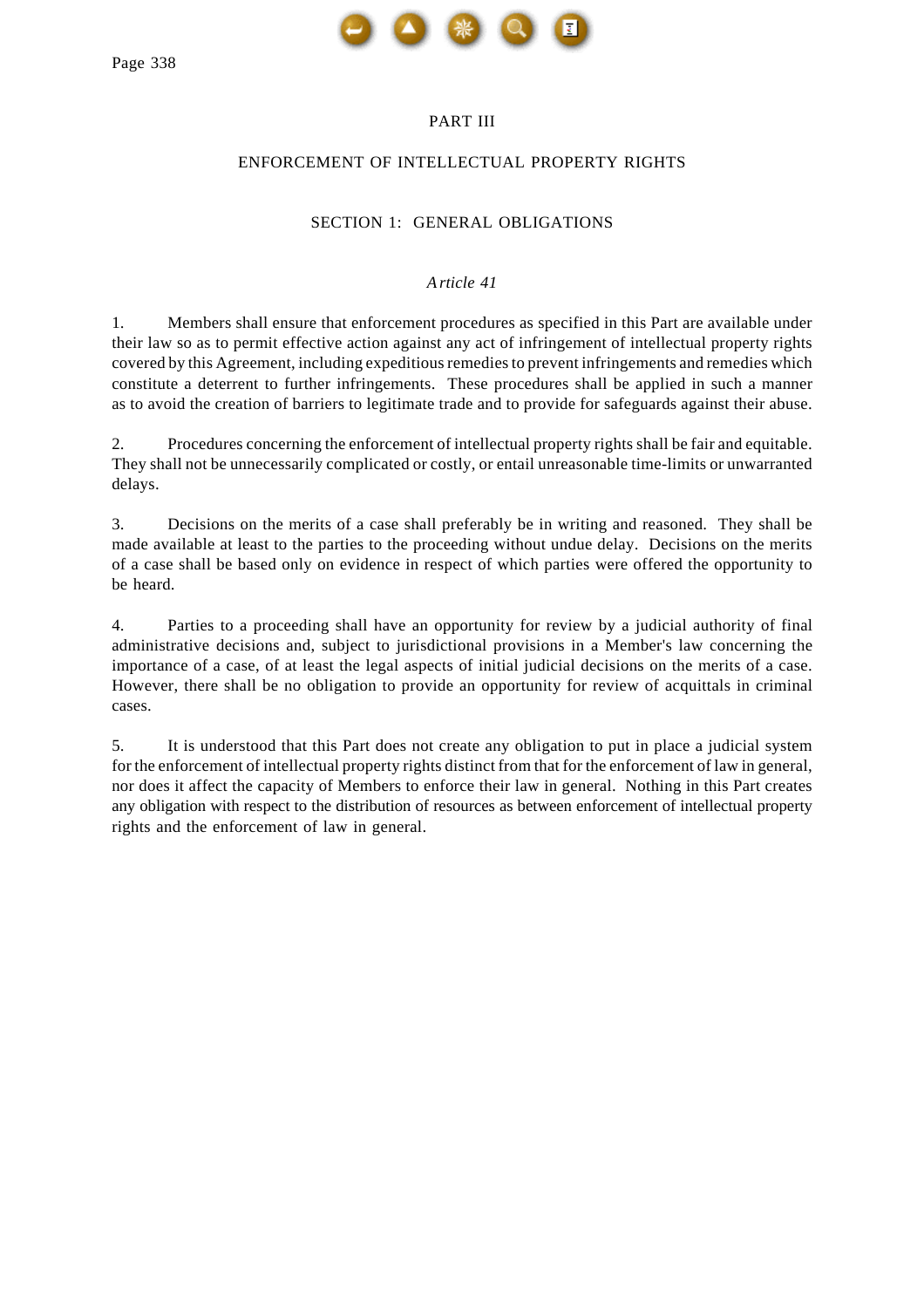

## SECTION 2: CIVIL AND ADMINISTRATIVE PROCEDURES AND REMEDIES

# *Article 42*

#### *Fair and Equitable Procedures*

Members shall make available to right holders<sup>11</sup> civil judicial procedures concerning the enforcement of any intellectual property right covered by this Agreement. Defendants shall have the right to written notice which is timely and contains sufficient detail, including the basis of the claims. Parties shall be allowed to be represented by independent legal counsel, and procedures shall not impose overly burdensome requirements concerning mandatory personal appearances. All parties to such procedures shall be duly entitled to substantiate their claims and to present all relevant evidence. The procedure shall provide a means to identify and protect confidential information, unless this would be contrary to existing constitutional requirements.

#### *Article 43*

#### *Evidence*

1. The judicial authorities shall have the authority, where a party has presented reasonably available evidence sufficient to support its claims and has specified evidence relevant to substantiation of its claims which lies in the control of the opposing party, to order that this evidence be produced by the opposing party, subject in appropriate cases to conditions which ensure the protection of confidential information.

2. In cases in which a party to a proceeding voluntarily and without good reason refuses access to, or otherwise does not provide necessary information within a reasonable period, or significantly impedes a procedure relating to an enforcement action, a Member may accord judicial authorities the authority to make preliminary and final determinations, affirmative or negative, on the basis of the information presented to them, including the complaint or the allegation presented by the party adversely affected by the denial of access to information, subject to providing the parties an opportunity to be heard on the allegations or evidence.

# *Article 44*

#### *Injunctions*

1. The judicial authorities shall have the authority to order a party to desist from an infringement, *inter alia* to prevent the entry into the channels of commerce in their jurisdiction of imported goods that involve the infringement of an intellectual property right, immediately after customs clearance of such goods. Members are not obliged to accord such authority in respect of protected subject matter acquired or ordered by a person prior to knowing or having reasonable grounds to know that dealing in such subject matter would entail the infringement of an intellectual property right.

2. Notwithstanding the other provisions of this Part and provided that the provisions of Part II specifically addressing use by governments, or by third parties authorized by a government, without the authorization of the right holder are complied with, Members may limit the remedies available against

<sup>&</sup>lt;sup>11</sup>For the purpose of this Part, the term "right holder" includes federations and associations having legal standing to assert such rights.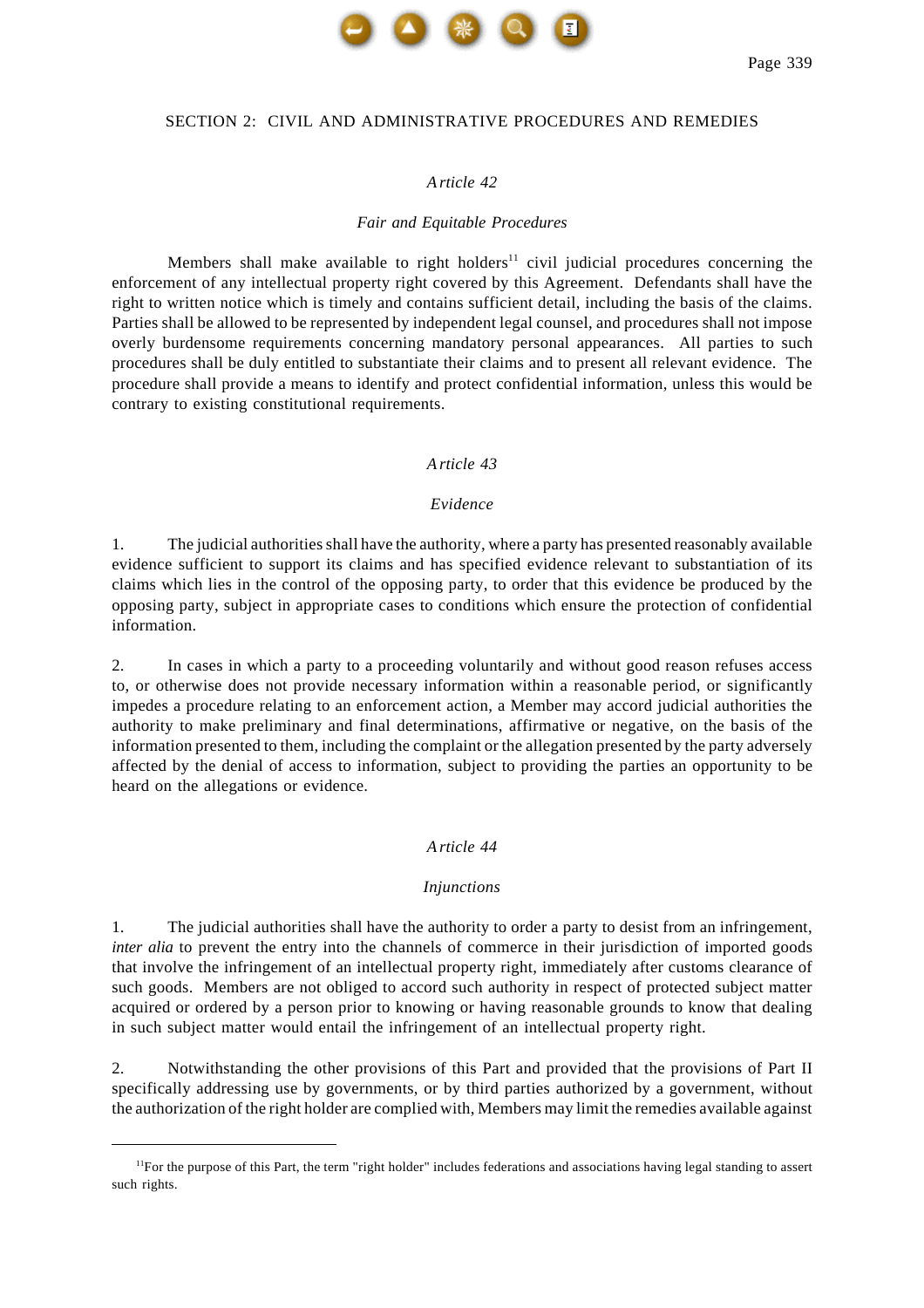

Page 340

such use to payment of remuneration in accordance with subparagraph (h) of Article 31. In other cases, the remedies under this Part shall apply or, where these remedies are inconsistent with a Member's law, declaratory judgments and adequate compensation shall be available.

#### *Article 45*

### *Damages*

1. The judicial authorities shall have the authority to order the infringer to pay the right holder damages adequate to compensate for the injury the right holder has suffered because of an infringement of that person's intellectual property right by an infringer who knowingly, or with reasonable grounds to know, engaged in infringing activity.

2. The judicial authorities shall also have the authority to order the infringer to pay the right holder expenses, which may include appropriate attorney's fees. In appropriate cases, Members may authorize the judicial authorities to order recovery of profits and/or payment of pre-established damages even where the infringer did not knowingly, or with reasonable grounds to know, engage in infringing activity.

### *Article 46*

#### *Other Remedies*

In order to create an effective deterrent to infringement, the judicial authorities shall have the authority to order that goods that they have found to be infringing be, without compensation of any sort, disposed of outside the channels of commerce in such a manner as to avoid any harm caused to the right holder, or, unless this would be contrary to existing constitutional requirements, destroyed. The judicial authorities shall also have the authority to order that materials and implements the predominant use of which has been in the creation of the infringing goods be, without compensation of any sort, disposed of outside the channels of commerce in such a manner as to minimize the risks of further infringements. In considering such requests, the need for proportionality between the seriousness of the infringement and the remedies ordered as well as the interests of third parties shall be taken into account. In regard to counterfeit trademark goods, the simple removal of the trademark unlawfully affixed shall not be sufficient, other than in exceptional cases, to permit release of the goods into the channels of commerce.

# *Article 47*

### *Right of Information*

Members may provide that the judicial authorities shall have the authority, unless this would be out of proportion to the seriousness of the infringement, to order the infringer to inform the right holder of the identity of third persons involved in the production and distribution of the infringing goods or services and of their channels of distribution.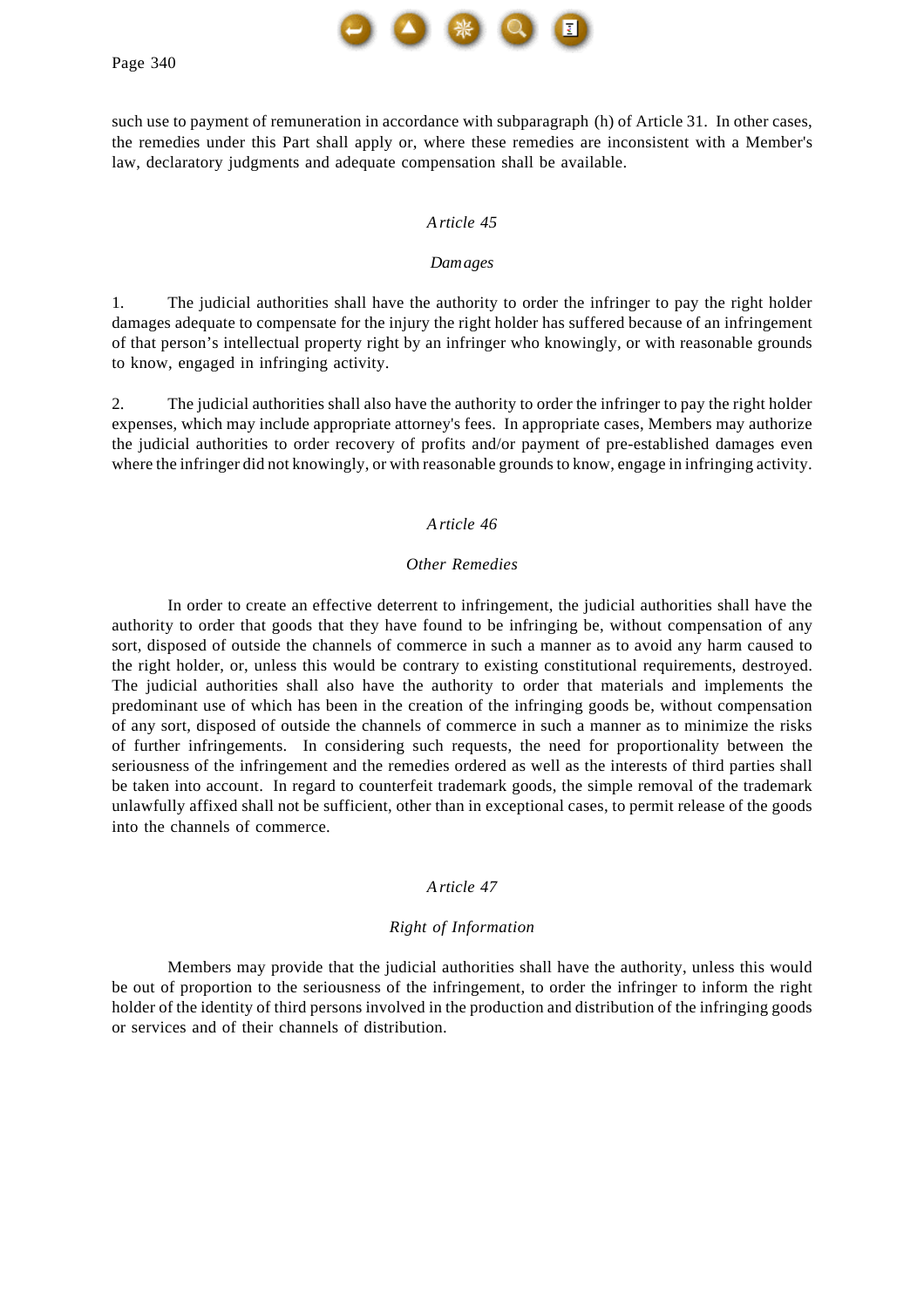

## *Indemnification of the Defendant*

1. The judicial authorities shall have the authority to order a party at whose request measures were taken and who has abused enforcement procedures to provide to a party wrongfully enjoined or restrained adequate compensation for the injury suffered because of such abuse. The judicial authorities shall also have the authority to order the applicant to pay the defendant expenses, which may include appropriate attorney's fees.

2. In respect of the administration of any law pertaining to the protection or enforcement of intellectual property rights, Members shall only exempt both public authorities and officials from liability to appropriate remedial measures where actions are taken or intended in good faith in the course of the administration of that law.

#### *Article 49*

#### *Administrative Procedures*

To the extent that any civil remedy can be ordered as a result of administrative procedures on the merits of a case, such procedures shall conform to principles equivalent in substance to those set forth in this Section.

### SECTION 3: PROVISIONAL MEASURES

#### *Article 50*

1. The judicial authorities shall have the authority to order prompt and effective provisional measures:

- (a) to prevent an infringement of any intellectual property right from occurring, and in particular to prevent the entry into the channels of commerce in their jurisdiction of goods, including imported goods immediately after customs clearance;
- (b) to preserve relevant evidence in regard to the alleged infringement.

2. The judicial authorities shall have the authority to adopt provisional measures *inaudita altera parte* where appropriate, in particular where any delay is likely to cause irreparable harm to the right holder, or where there is a demonstrable risk of evidence being destroyed.

3. The judicial authorities shall have the authority to require the applicant to provide any reasonably available evidence in order to satisfy themselves with a sufficient degree of certainty that the applicant is the right holder and that the applicant's right is being infringed or that such infringement is imminent, and to order the applicant to provide a security or equivalent assurance sufficient to protect the defendant and to prevent abuse.

4. Where provisional measures have been adopted *inaudita altera parte*, the parties affected shall be given notice, without delay after the execution of the measures at the latest. A review, including a right to be heard, shall take place upon request of the defendant with a view to deciding, within a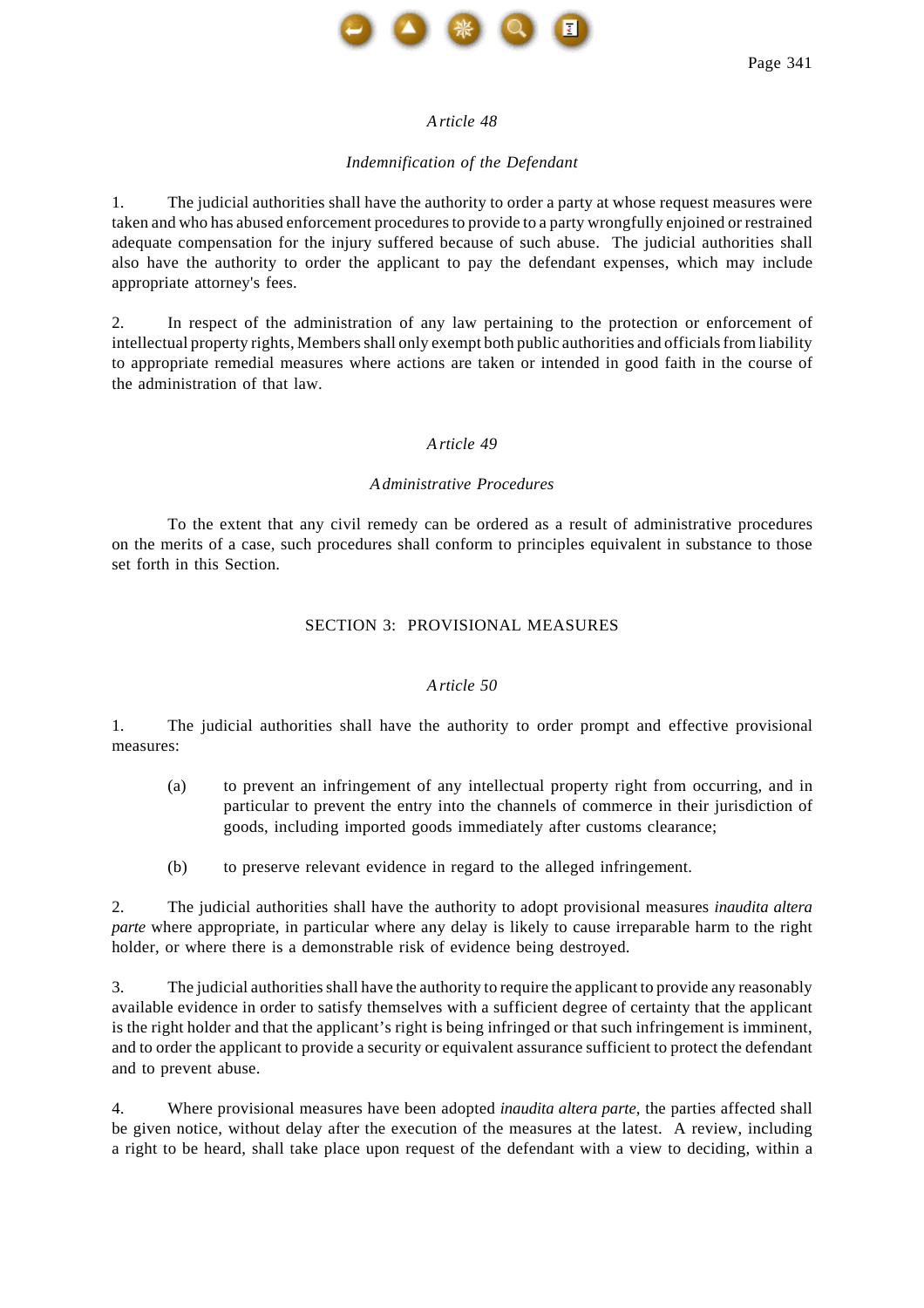

Page 342

reasonable period after the notification of the measures, whether these measures shall be modified, revoked or confirmed.

5. The applicant may be required to supply other information necessary for the identification of the goods concerned by the authority that will execute the provisional measures.

6. Without prejudice to paragraph 4, provisional measures taken on the basis of paragraphs 1 and 2 shall, upon request by the defendant, be revoked or otherwise cease to have effect, if proceedings leading to a decision on the merits of the case are not initiated within a reasonable period, to be determined by the judicial authority ordering the measures where a Member's law so permits or, in the absence of such a determination, not to exceed 20 working days or 31 calendar days, whichever is the longer.

7. Where the provisional measures are revoked or where they lapse due to any act or omission by the applicant, or where it is subsequently found that there has been no infringement or threat of infringement of an intellectual property right, the judicial authorities shall have the authority to order the applicant, upon request of the defendant, to provide the defendant appropriate compensation for any injury caused by these measures.

8. To the extent that any provisional measure can be ordered as a result of administrative procedures, such procedures shall conform to principles equivalent in substance to those set forth in this Section.

# SECTION 4: SPECIAL REQUIREMENTS RELATED TO BORDER MEASURES<sup>12</sup>

#### *Article 51*

# *Suspension of Release by Customs Authorities*

Members shall, in conformity with the provisions set out below, adopt procedures<sup>13</sup> to enable a right holder, who has valid grounds for suspecting that the importation of counterfeit trademark or pirated copyright goods<sup>14</sup> may take place, to lodge an application in writing with competent authorities, administrative or judicial, for the suspension by the customs authorities of the release into free circulation of such goods. Members may enable such an application to be made in respect of goods which involve other infringements of intellectual property rights, provided that the requirements of this Section are

<sup>14</sup>For the purposes of this Agreement:

- (a) "counterfeit trademark goods" shall mean any goods, including packaging, bearing without authorization a trademark which is identical to the trademark validly registered in respect of such goods, or which cannot be distinguished in its essential aspects from such a trademark, and which thereby infringes the rights of the owner of the trademark in question under the law of the country of importation;
- (b) "pirated copyright goods" shall mean any goods which are copies made without the consent of the right holder or person duly authorized by the right holder in the country of production and which are made directly or indirectly from an article where the making of that copy would have constituted an infringement of a copyright or a related right under the law of the country of importation.

 $12$ Where a Member has dismantled substantially all controls over movement of goods across its border with another Member with which it forms part of a customs union, it shall not be required to apply the provisions of this Section at that border.

<sup>&</sup>lt;sup>13</sup>It is understood that there shall be no obligation to apply such procedures to imports of goods put on the market in another country by or with the consent of the right holder, or to goods in transit.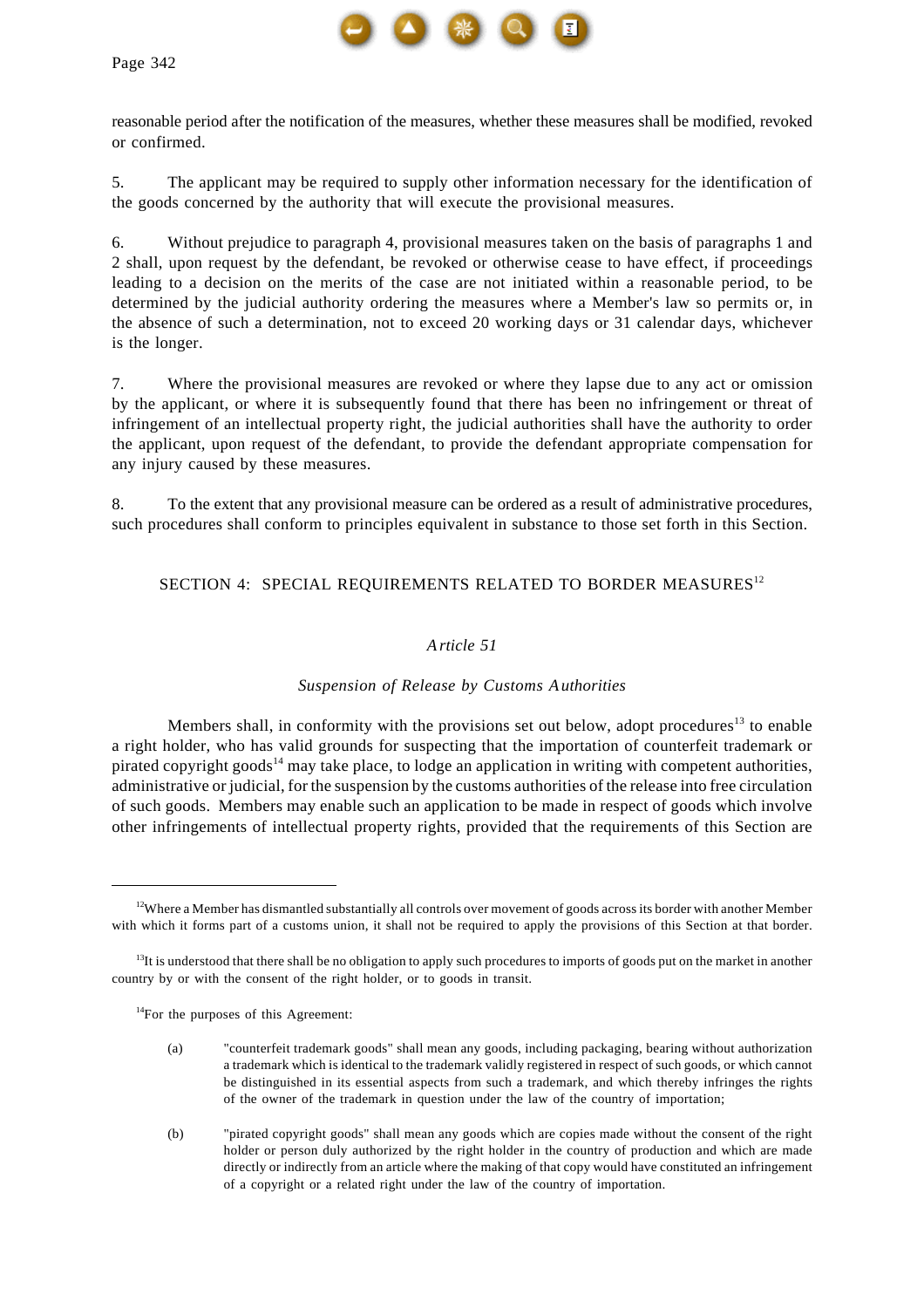

met. Members may also provide for corresponding procedures concerning the suspension by the customs authorities of the release of infringing goods destined for exportation from their territories.

## *Article 52*

#### *Application*

Any right holder initiating the procedures under Article 51 shall be required to provide adequate evidence to satisfy the competent authorities that, under the laws of the country of importation, there is *prima facie* an infringement of the right holder's intellectual property right and to supply a sufficiently detailed description of the goods to make them readily recognizable by the customs authorities. The competent authorities shall inform the applicant within a reasonable period whether they have accepted the application and, where determined by the competent authorities, the period for which the customs authorities will take action.

#### *Article 53*

#### *Security or Equivalent Assurance*

1. The competent authorities shall have the authority to require an applicant to provide a security or equivalent assurance sufficient to protect the defendant and the competent authorities and to prevent abuse. Such security or equivalent assurance shall not unreasonably deter recourse to these procedures.

2. Where pursuant to an application under this Section the release of goods involving industrial designs, patents, layout-designs or undisclosed information into free circulation has been suspended by customs authorities on the basis of a decision other than by a judicial or other independent authority, and the period provided for in Article 55 has expired without the granting of provisional relief by the duly empowered authority, and provided that all other conditions for importation have been complied with, the owner, importer, or consignee of such goods shall be entitled to their release on the posting of a security in an amount sufficient to protect the right holder for any infringement. Payment of such security shall not prejudice any other remedy available to the right holder, it being understood that the security shall be released if the right holder fails to pursue the right of action within a reasonable period of time.

# *Article 54*

#### *Notice of Suspension*

The importer and the applicant shall be promptly notified of the suspension of the release of goods according to Article 51.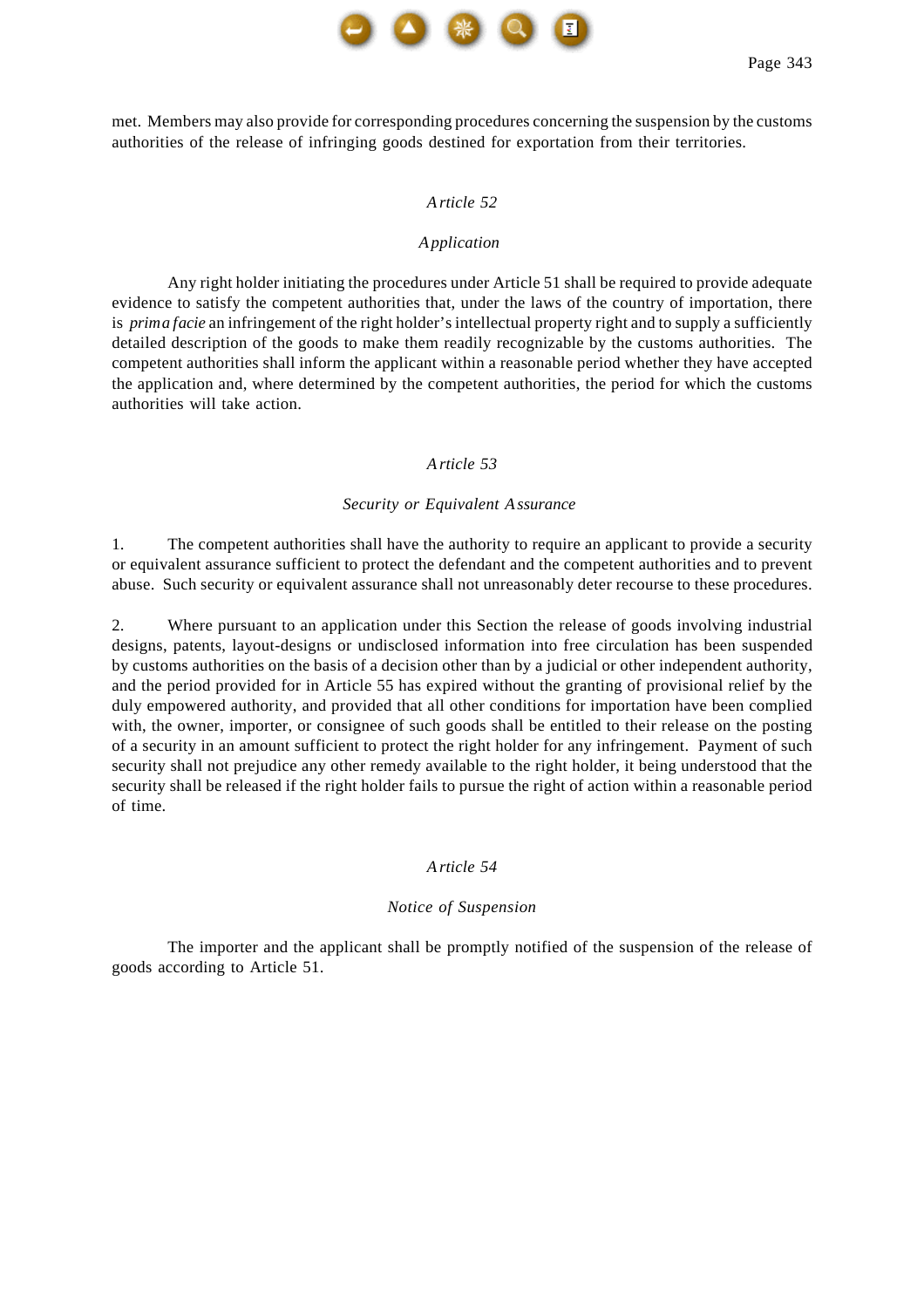

#### *Duration of Suspension*

If, within a period not exceeding 10 working days after the applicant has been served notice of the suspension, the customs authorities have not been informed that proceedings leading to a decision on the merits of the case have been initiated by a party other than the defendant, or that the duly empowered authority has taken provisional measures prolonging the suspension of the release of the goods, the goods shall be released, provided that all other conditions for importation or exportation have been complied with; in appropriate cases, this time-limit may be extended by another 10 working days. If proceedings leading to a decision on the merits of the case have been initiated, a review, including a right to be heard, shall take place upon request of the defendant with a view to deciding, within a reasonable period, whether these measures shall be modified, revoked or confirmed. Notwithstanding the above, where the suspension of the release of goods is carried out or continued in accordance with a provisional judicial measure, the provisions of paragraph 6 of Article 50 shall apply.

### *Article 56*

### *Indemnification of the Importer and of the Owner of the Goods*

Relevant authorities shall have the authority to order the applicant to pay the importer, the consignee and the owner of the goods appropriate compensation for any injury caused to them through the wrongful detention of goods or through the detention of goods released pursuant to Article 55.

### *Article 57*

#### *Right of Inspection and Information*

Without prejudice to the protection of confidential information, Members shall provide the competent authorities the authority to give the right holder sufficient opportunity to have any goods detained by the customs authorities inspected in order to substantiate the right holder's claims. The competent authorities shall also have authority to give the importer an equivalent opportunity to have any such goods inspected. Where a positive determination has been made on the merits of a case, Members may provide the competent authorities the authority to inform the right holder of the names and addresses of the consignor, the importer and the consignee and of the quantity of the goods in question.

#### *Article 58*

#### *Ex Officio Action*

Where Members require competent authorities to act upon their own initiative and to suspend the release of goods in respect of which they have acquired *prima facie* evidence that an intellectual property right is being infringed:

(a) the competent authorities may at any time seek from the right holder any information that may assist them to exercise these powers;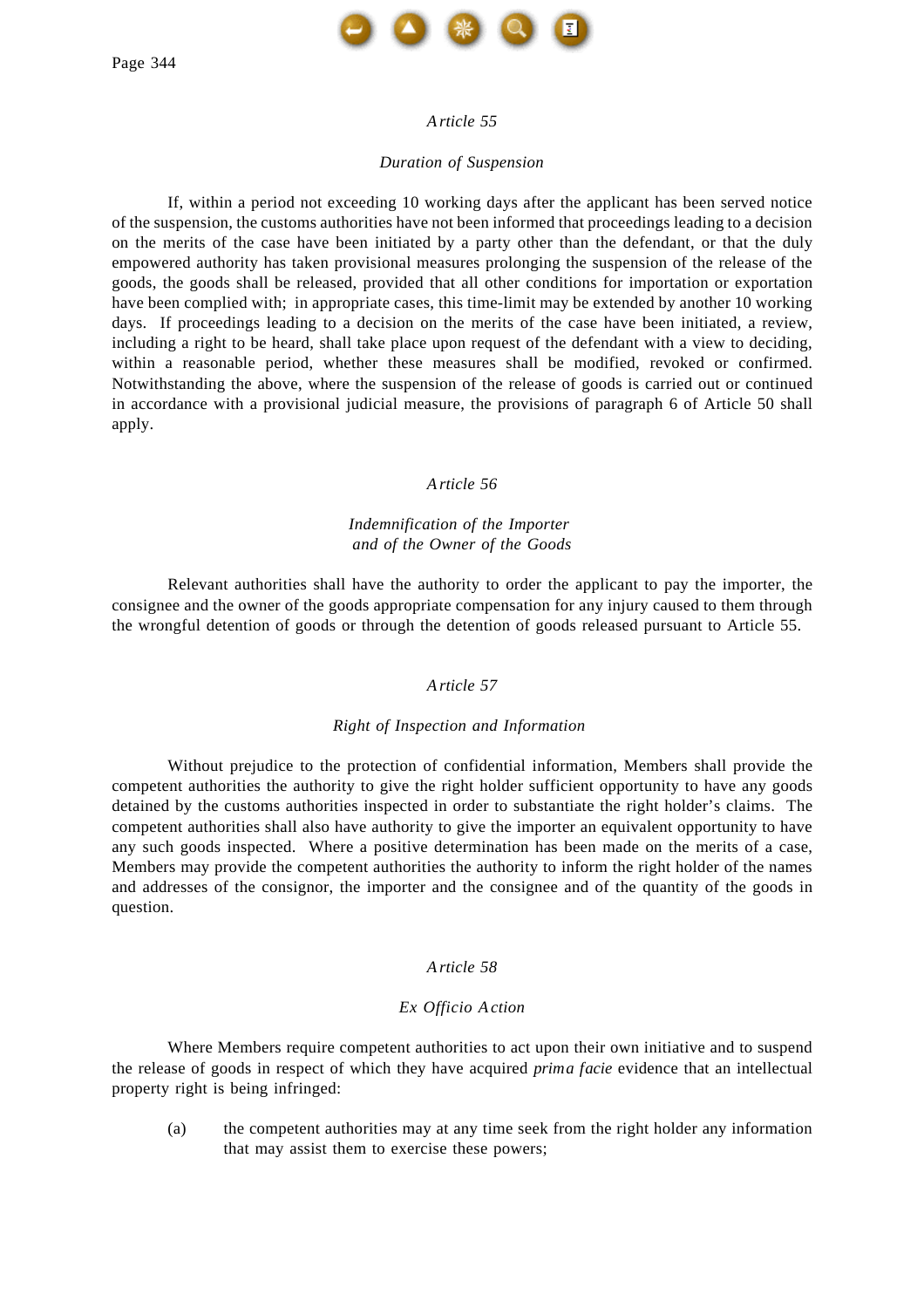

- (b) the importer and the right holder shall be promptly notified of the suspension. Where the importer has lodged an appeal against the suspension with the competent authorities, the suspension shall be subject to the conditions, *mutatis mutandis*, set out at Article 55;
- (c) Members shall only exempt both public authorities and officials from liability to appropriate remedial measures where actions are taken or intended in good faith.

#### *Remedies*

Without prejudice to other rights of action open to the right holder and subject to the right of the defendant to seek review by a judicial authority, competent authorities shall have the authority to order the destruction or disposal of infringing goods in accordance with the principles set out in Article 46. In regard to counterfeit trademark goods, the authorities shall not allow the re-exportation of the infringing goods in an unaltered state or subject them to a different customs procedure, other than in exceptional circumstances.

### *Article 60*

#### *De Minimis Imports*

Members may exclude from the application of the above provisions small quantities of goods of a non-commercial nature contained in travellers' personal luggage or sent in small consignments.

#### SECTION 5: CRIMINAL PROCEDURES

### *Article 61*

Members shall provide for criminal procedures and penalties to be applied at least in cases of wilful trademark counterfeiting or copyright piracy on a commercial scale. Remedies available shall include imprisonment and/or monetary fines sufficient to provide a deterrent, consistently with the level of penalties applied for crimes of a corresponding gravity. In appropriate cases, remedies available shall also include the seizure, forfeiture and destruction of the infringing goods and of any materials and implements the predominant use of which has been in the commission of the offence. Members may provide for criminal procedures and penalties to be applied in other cases of infringement of intellectual property rights, in particular where they are committed wilfully and on a commercial scale.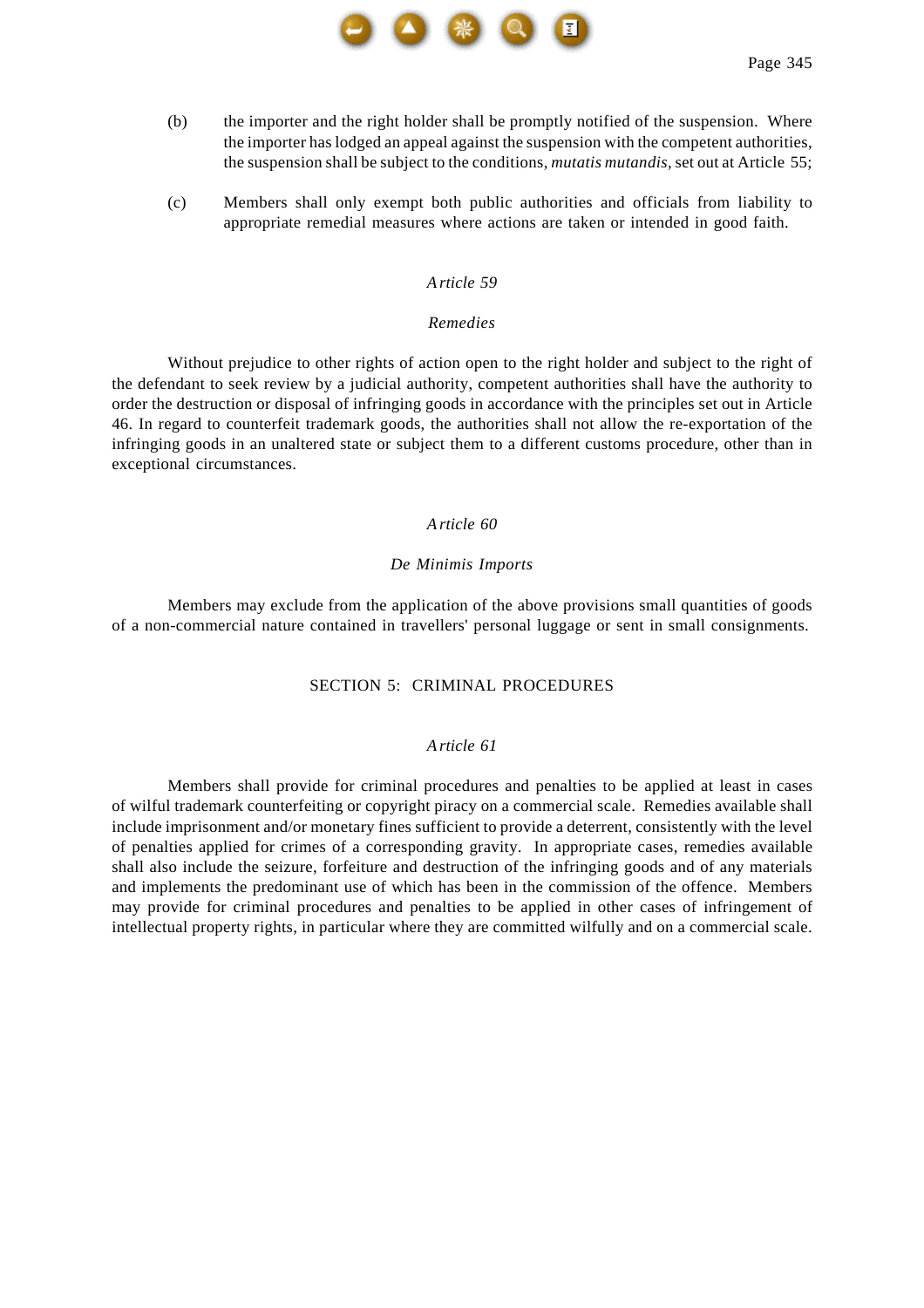

# PART IV

# ACQUISITION AND MAINTENANCE OF INTELLECTUAL PROPERTY RIGHTS AND RELATED *INTER-PARTES* PROCEDURES

### *Article 62*

1. Members may require, as a condition of the acquisition or maintenance of the intellectual property rights provided for under Sections 2 through 6 of Part II, compliance with reasonable procedures and formalities. Such procedures and formalities shall be consistent with the provisions of this Agreement.

2. Where the acquisition of an intellectual property right is subject to the right being granted or registered, Members shall ensure that the procedures for grant or registration, subject to compliance with the substantive conditions for acquisition of the right, permit the granting or registration of the right within a reasonable period of time so as to avoid unwarranted curtailment of the period of protection.

3. Article 4 of the Paris Convention (1967) shall apply *mutatis mutandis* to service marks.

4. Procedures concerning the acquisition or maintenance of intellectual property rights and, where a Member's law provides for such procedures, administrative revocation and *inter partes* procedures such as opposition, revocation and cancellation, shall be governed by the general principles set out in paragraphs 2 and 3 of Article 41.

5. Final administrative decisions in any of the procedures referred to under paragraph 4 shall be subject to review by a judicial or quasi-judicial authority. However, there shall be no obligation to provide an opportunity for such review of decisions in cases of unsuccessful opposition or administrative revocation, provided that the grounds for such procedures can be the subject of invalidation procedures.

### PART V

# DISPUTE PREVENTION AND SETTLEMENT

## *Article 63*

#### *Transparency*

1. Laws and regulations, and final judicial decisions and administrative rulings of general application, made effective by a Member pertaining to the subject matter of this Agreement (the availability, scope, acquisition, enforcement and prevention of the abuse of intellectual property rights) shall be published, or where such publication is not practicable made publicly available, in a national language, in such a manner as to enable governments and right holders to become acquainted with them. Agreements concerning the subject matter of this Agreement which are in force between the government or a governmental agency of a Member and the government or a governmental agency of another Member shall also be published.

2. Members shall notify the laws and regulations referred to in paragraph 1 to the Council for TRIPS in order to assist that Council in its review of the operation of this Agreement. The Council shall attempt to minimize the burden on Members in carrying out this obligation and may decide to waive the obligation to notify such laws and regulations directly to the Council if consultations with WIPO on the establishment of a common register containing these laws and regulations are successful.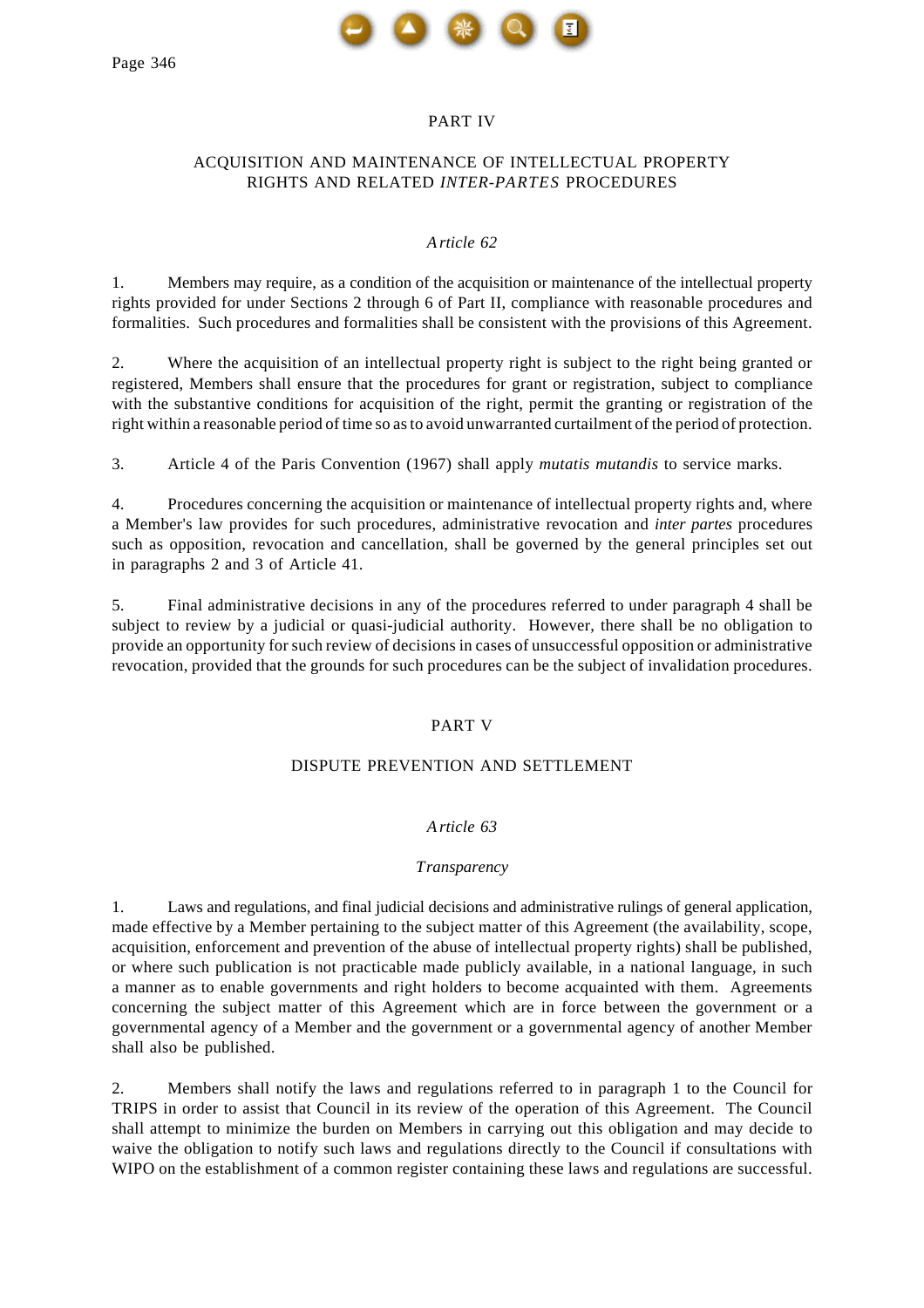

The Council shall also consider in this connection any action required regarding notifications pursuant to the obligations under this Agreement stemming from the provisions of Article 6*ter* of the Paris Convention (1967).

3. Each Member shall be prepared to supply, in response to a written request from another Member, information of the sort referred to in paragraph 1. A Member, having reason to believe that a specific judicial decision or administrative ruling or bilateral agreement in the area of intellectual property rights affects its rights under this Agreement, may also request in writing to be given access to or be informed in sufficient detail of such specific judicial decisions or administrative rulings or bilateral agreements.

4. Nothing in paragraphs 1, 2 and 3 shall require Members to disclose confidential information which would impede law enforcement or otherwise be contrary to the public interest or would prejudice the legitimate commercial interests of particular enterprises, public or private.

# *Article 64*

# *Dispute Settlement*

1. The provisions of Articles XXII and XXIII of GATT 1994 as elaborated and applied by the Dispute Settlement Understanding shall apply to consultations and the settlement of disputes under this Agreement except as otherwise specifically provided herein.

2. Subparagraphs 1(b) and 1(c) of Article XXIII of GATT 1994 shall not apply to the settlement of disputes under this Agreement for a period of five years from the date of entry into force of the WTO Agreement.

3. During the time period referred to in paragraph 2, the Council for TRIPS shall examine the scope and modalities for complaints of the type provided for under subparagraphs 1(b) and 1(c) of Article XXIII of GATT 1994 made pursuant to this Agreement, and submit its recommendations to the Ministerial Conference for approval. Any decision of the Ministerial Conference to approve such recommendations or to extend the period in paragraph 2 shall be made only by consensus, and approved recommendations shall be effective for all Members without further formal acceptance process.

# PART VI

# TRANSITIONAL ARRANGEMENTS

# *Article 65*

# *Transitional Arrangements*

1. Subject to the provisions of paragraphs 2, 3 and 4, no Member shall be obliged to apply the provisions of this Agreement before the expiry of a general period of one year following the date of entry into force of the WTO Agreement.

2. A developing country Member is entitled to delay for a further period of four years the date of application, as defined in paragraph 1, of the provisions of this Agreement other than Articles 3, 4 and 5.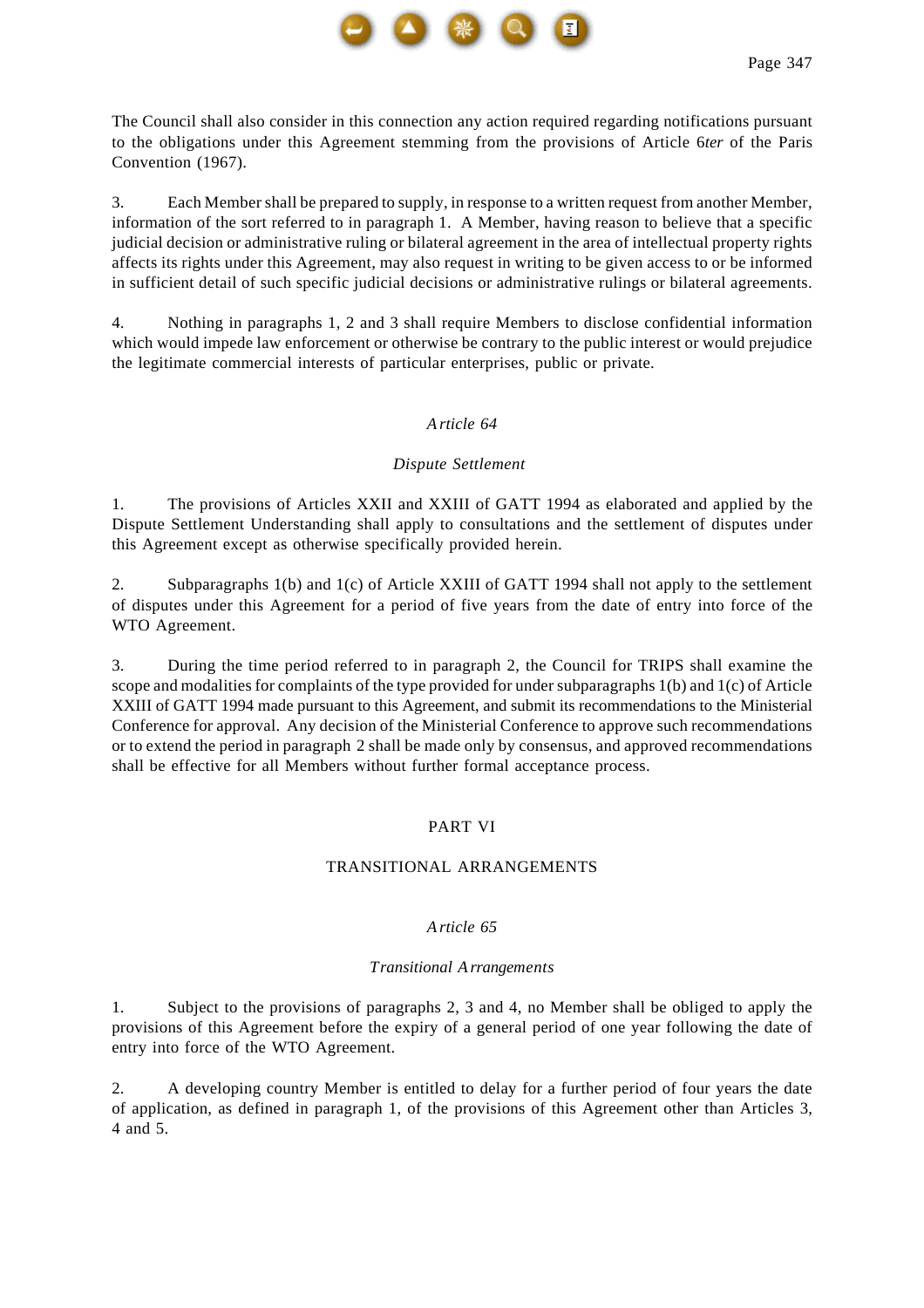

Page 348

3. Any other Member which is in the process of transformation from a centrally-planned into a market, free-enterprise economy and which is undertaking structural reform of its intellectual property system and facing special problems in the preparation and implementation of intellectual property laws and regulations, may also benefit from a period of delay as foreseen in paragraph 2.

4. To the extent that a developing country Member is obliged by this Agreement to extend product patent protection to areas of technology not so protectable in its territory on the general date of application of this Agreement for that Member, as defined in paragraph 2, it may delay the application of the provisions on product patents of Section 5 of Part II to such areas of technology for an additional period of five years.

5. A Member availing itself of a transitional period under paragraphs 1, 2, 3 or 4 shall ensure that any changes in its laws, regulations and practice made during that period do not result in a lesser degree of consistency with the provisions of this Agreement.

# *Article 66*

# *Least-Developed Country Members*

1. In view of the special needs and requirements of least-developed country Members, their economic, financial and administrative constraints, and their need for flexibility to create a viable technological base, such Members shall not be required to apply the provisions of this Agreement, other than Articles 3, 4 and 5, for a period of 10 years from the date of application as defined under paragraph 1 of Article 65. The Council for TRIPS shall, upon duly motivated request by a least-developed country Member, accord extensions of this period.

2. Developed country Members shall provide incentives to enterprises and institutions in their territories for the purpose of promoting and encouraging technology transfer to least-developed country Members in order to enable them to create a sound and viable technological base.

# *Article 67*

# *Technical Cooperation*

In order to facilitate the implementation of this Agreement, developed country Members shall provide, on request and on mutually agreed terms and conditions, technical and financial cooperation in favour of developing and least-developed country Members. Such cooperation shall include assistance in the preparation of laws and regulations on the protection and enforcement of intellectual property rights as well as on the prevention of their abuse, and shall include support regarding the establishment or reinforcement of domestic offices and agencies relevant to these matters, including the training of personnel.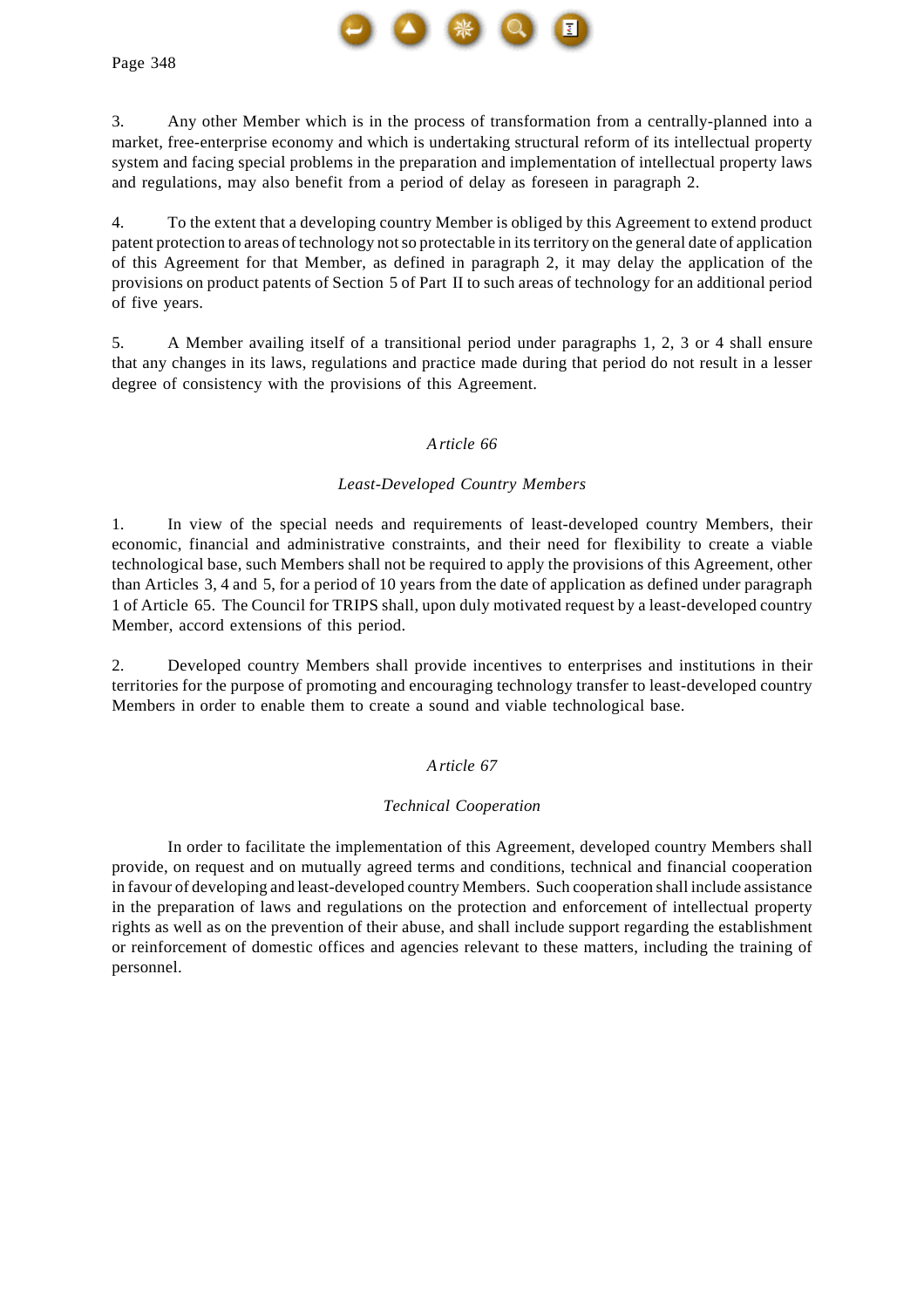

#### PART VII

# INSTITUTIONAL ARRANGEMENTS; FINAL PROVISIONS

#### *Article 68*

# *Council for Trade-Related Aspects of Intellectual Property Rights*

The Council for TRIPS shall monitor the operation of this Agreement and, in particular, Members' compliance with their obligations hereunder, and shall afford Members the opportunity of consulting on matters relating to the trade-related aspects of intellectual property rights. It shall carry out such other responsibilities as assigned to it by the Members, and it shall, in particular, provide any assistance requested by them in the context of dispute settlement procedures. In carrying out its functions, the Council for TRIPS may consult with and seek information from any source it deems appropriate. In consultation with WIPO, the Council shall seek to establish, within one year of its first meeting, appropriate arrangements for cooperation with bodies of that Organization.

### *Article 69*

#### *International Cooperation*

Members agree to cooperate with each other with a view to eliminating international trade in goods infringing intellectual property rights. For this purpose, they shall establish and notify contact points in their administrations and be ready to exchange information on trade in infringing goods. They shall, in particular, promote the exchange of information and cooperation between customs authorities with regard to trade in counterfeit trademark goods and pirated copyright goods.

### *Article 70*

#### *Protection of Existing Subject Matter*

1. This Agreement does not give rise to obligations in respect of acts which occurred before the date of application of the Agreement for the Member in question.

2. Except as otherwise provided for in this Agreement, this Agreement gives rise to obligations in respect of all subject matter existing at the date of application of this Agreement for the Member in question, and which is protected in that Member on the said date, or which meets or comes subsequently to meet the criteria for protection under the terms of this Agreement. In respect of this paragraph and paragraphs 3 and 4, copyright obligations with respect to existing works shall be solely determined under Article 18 of the Berne Convention (1971), and obligations with respect to the rights of producers of phonograms and performers in existing phonograms shall be determined solely under Article 18 of the Berne Convention (1971) as made applicable under paragraph 6 of Article 14 of this Agreement.

3. There shall be no obligation to restore protection to subject matter which on the date of application of this Agreement for the Member in question has fallen into the public domain.

4. In respect of any acts in respect of specific objects embodying protected subject matter which become infringing under the terms of legislation in conformity with this Agreement, and which were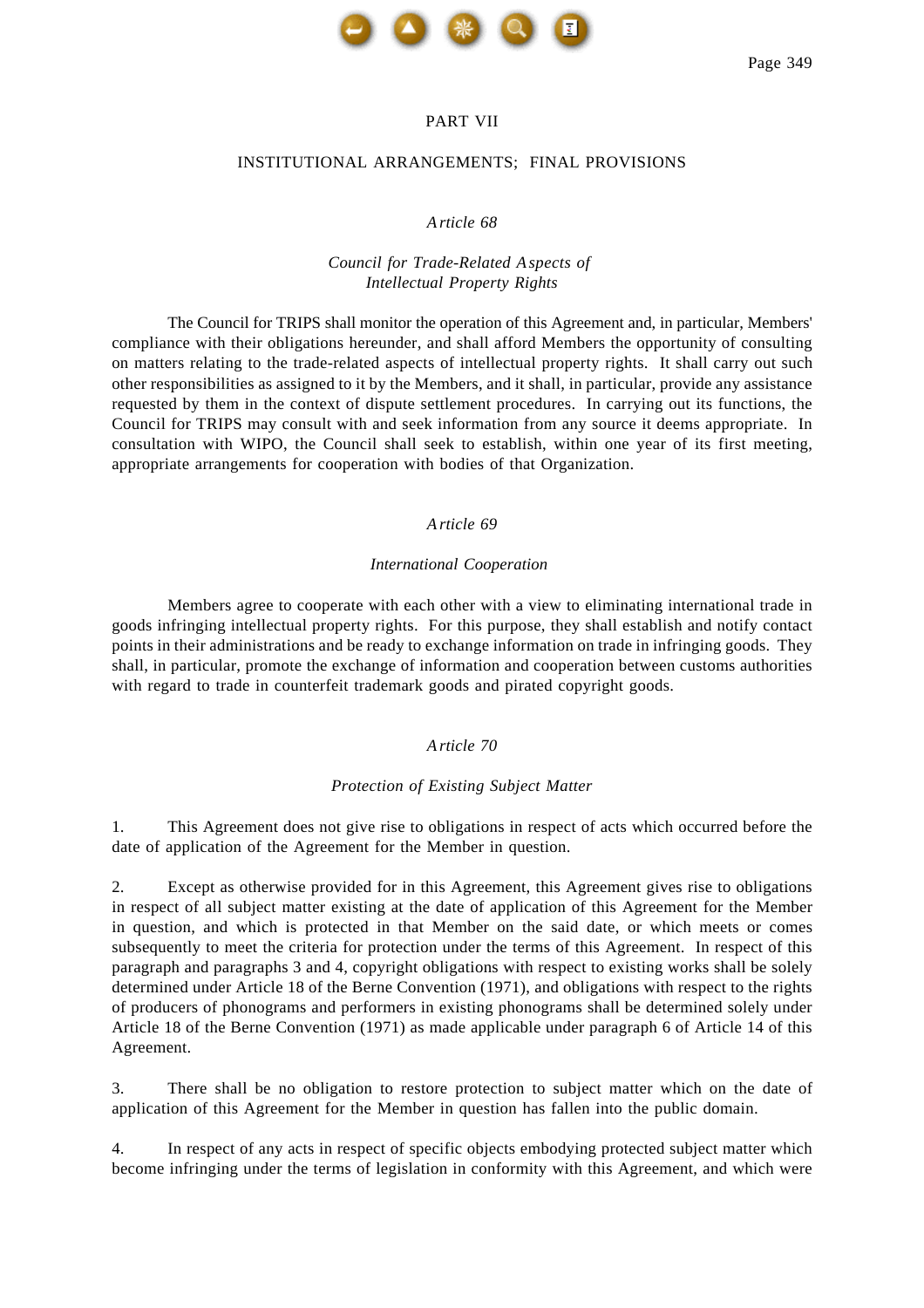

commenced, or in respect of which a significant investment was made, before the date of acceptance of the WTO Agreement by that Member, any Member may provide for a limitation of the remedies available to the right holder as to the continued performance of such acts after the date of application of this Agreement for that Member. In such cases the Member shall, however, at least provide for the payment of equitable remuneration.

5. A Member is not obliged to apply the provisions of Article 11 and of paragraph 4 of Article 14 with respect to originals or copies purchased prior to the date of application of this Agreement for that Member.

6. Members shall not be required to apply Article 31, or the requirement in paragraph 1 of Article 27 that patent rights shall be enjoyable without discrimination as to the field of technology, to use without the authorization of the right holder where authorization for such use was granted by the government before the date this Agreement became known.

7. In the case of intellectual property rights for which protection is conditional upon registration, applications for protection which are pending on the date of application of this Agreement for the Member in question shall be permitted to be amended to claim any enhanced protection provided under the provisions of this Agreement. Such amendments shall not include new matter.

8. Where a Member does not make available as of the date of entry into force of the WTO Agreement patent protection for pharmaceutical and agricultural chemical products commensurate with its obligations under Article 27, that Member shall:

- (a) notwithstanding the provisions of Part VI, provide as from the date of entry into force of the WTO Agreement a means by which applications for patents for such inventions can be filed;
- (b) apply to these applications, as of the date of application of this Agreement, the criteria for patentability as laid down in this Agreement as if those criteria were being applied on the date of filing in that Member or, where priority is available and claimed, the priority date of the application; and
- (c) provide patent protection in accordance with this Agreement as from the grant of the patent and for the remainder of the patent term, counted from the filing date in accordance with Article 33 of this Agreement, for those of these applications that meet the criteria for protection referred to in subparagraph (b).

9. Where a product is the subject of a patent application in a Member in accordance with paragraph 8(a), exclusive marketing rights shall be granted, notwithstanding the provisions of Part VI, for a period of five years after obtaining marketing approval in that Member or until a product patent is granted or rejected in that Member, whichever period is shorter, provided that, subsequent to the entry into force of the WTO Agreement, a patent application has been filed and a patent granted for that product in another Member and marketing approval obtained in such other Member.

# *Article 71*

# *Review and Amendment*

1. The Council for TRIPS shall review the implementation of this Agreement after the expiration of the transitional period referred to in paragraph 2 of Article 65. The Council shall, having regard to the experience gained in its implementation, review it two years after that date, and at identical intervals